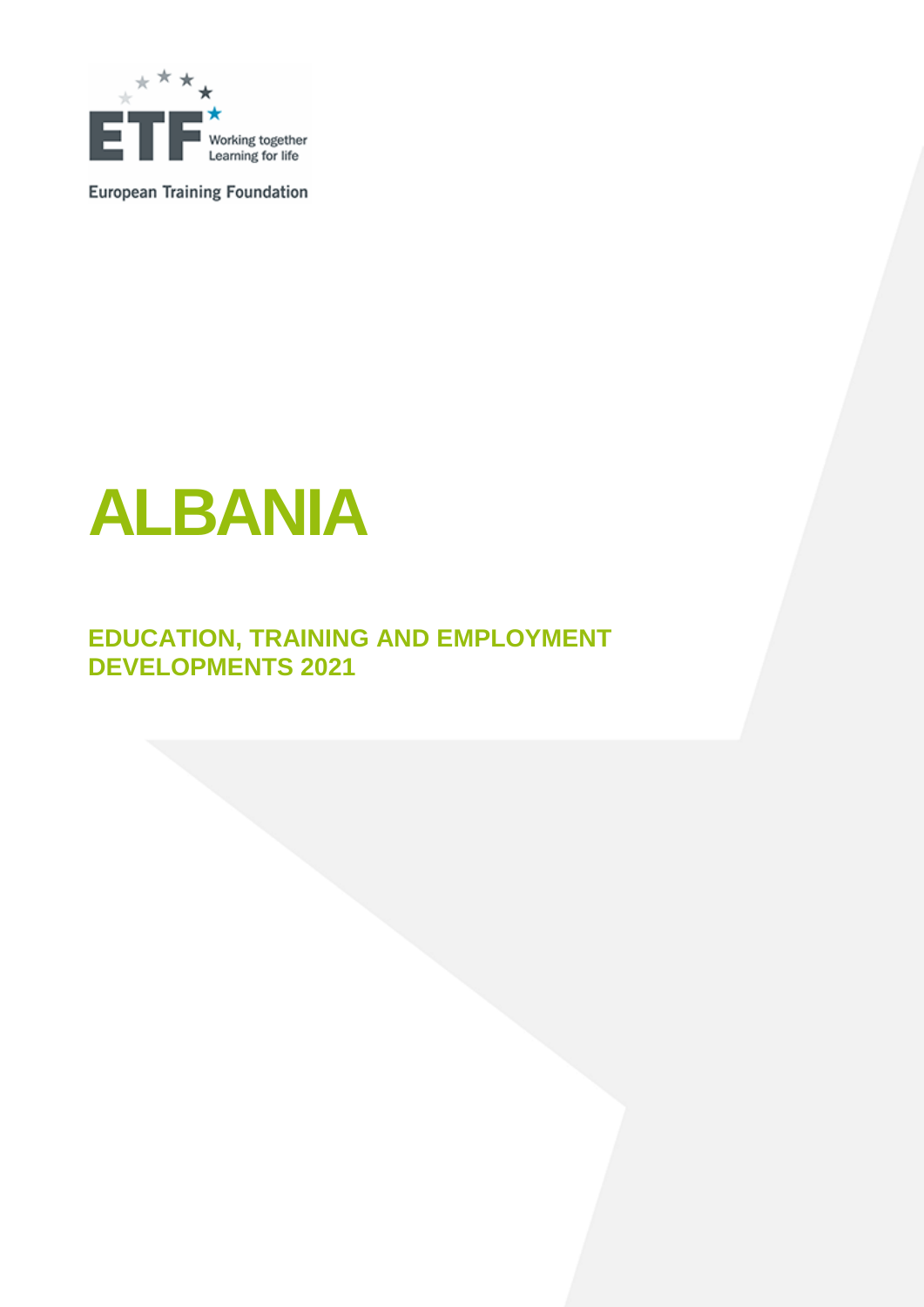The contents of this paper are the sole responsibility of the ETF and do not necessarily reflect the views of the EU institutions.

© European Training Foundation, 2021

Reproduction is authorised provided the source is acknowledged.

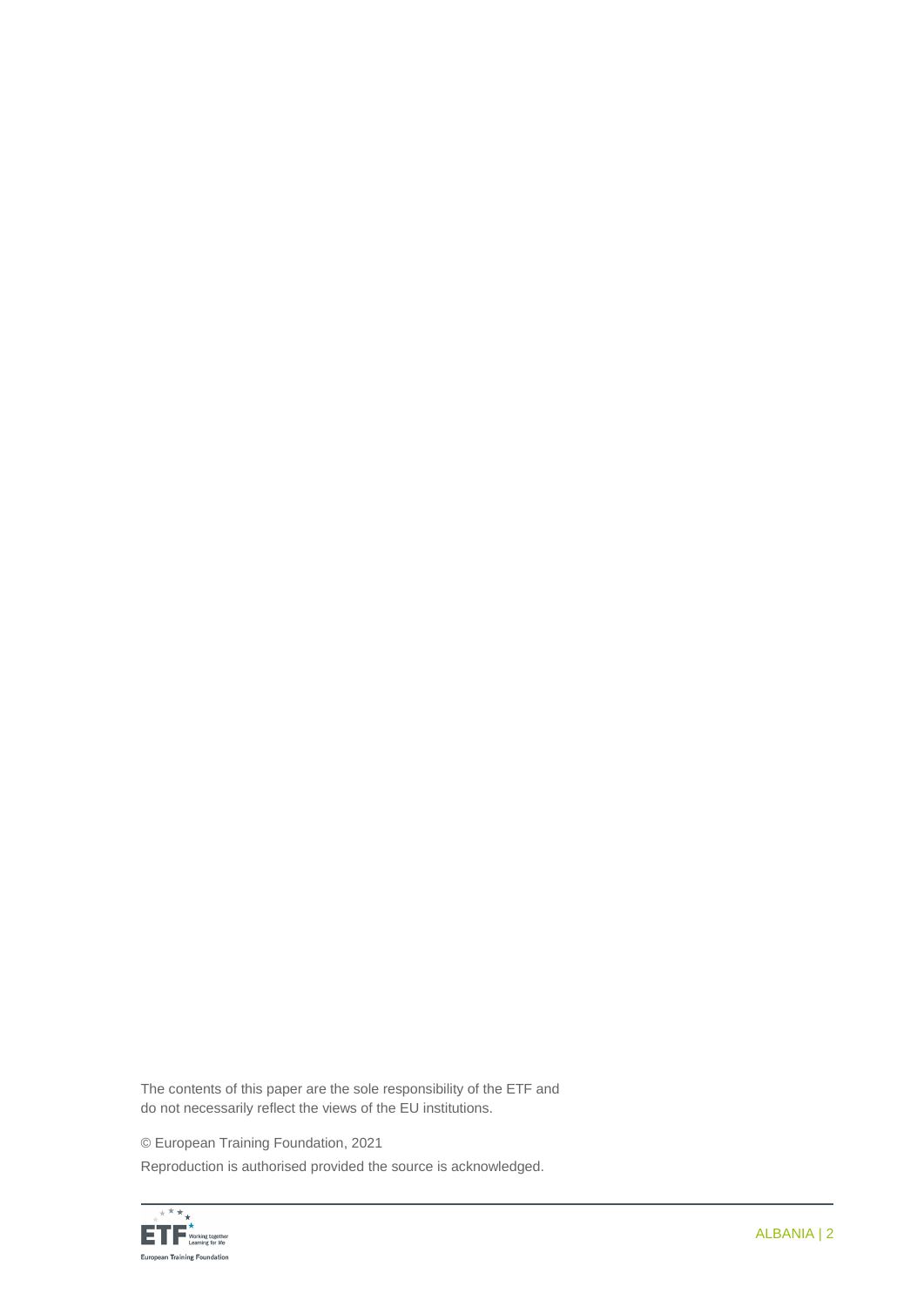# **KEY POLICY DEVELOPMENTS IN EDUCATION, TRAINING AND EMPLOYMENT**

In the recent past, private-sector competitiveness and the production base have remained limited, which has hindered job creation. Moreover, the educational and training system still suffers from comparatively inferior educational attainment and performance, leading to an unsuitably qualified labour force, skills shortages and soaring youth unemployment.

Between 2020 and 2021, employment and social protection measures were rolled out to mitigate the needs of the newly unemployed population (including the informal sector) as a result of the Covidrelated lockdowns and economic contraction. The Government has put in place numerous measures (amounting to 4% of GDP) to support the healthcare system, enterprises and households affected by the confinement measures. It received emergency financing support from the International Monetary Fund, the EU and other donors to help assist with the crisis response. Measures included a rapid shift to e-governance for unemployment benefits, with various extraordinary support measures for small and medium-sized enterprises (SMEs). Both the participation and employment rates have slightly decreased. The labour force participation rate for the population aged 15-64 in 2020 was 69.1%. The labour force participation rate for men aged 15-64 was 15.9 percentage points higher than for women. Similarly, the employment rate decreased from 53.4% in 2019 to 52.5% in 2020 (INSTAT, 2021). It seems that the COVID-19 pandemic has mainly fuelled transitions into inactivity, not unemployment. This has significant policy implications, as in any case Albania, like several other EU Neighbourhood countries, is confronted with modest activation rates among working-age groups.

The COVID-19 crisis has also added complexity to the costly reconstruction efforts following the devastating high-magnitude earthquake that shook the country in November 2019 and destroyed several schools, including VET centres.

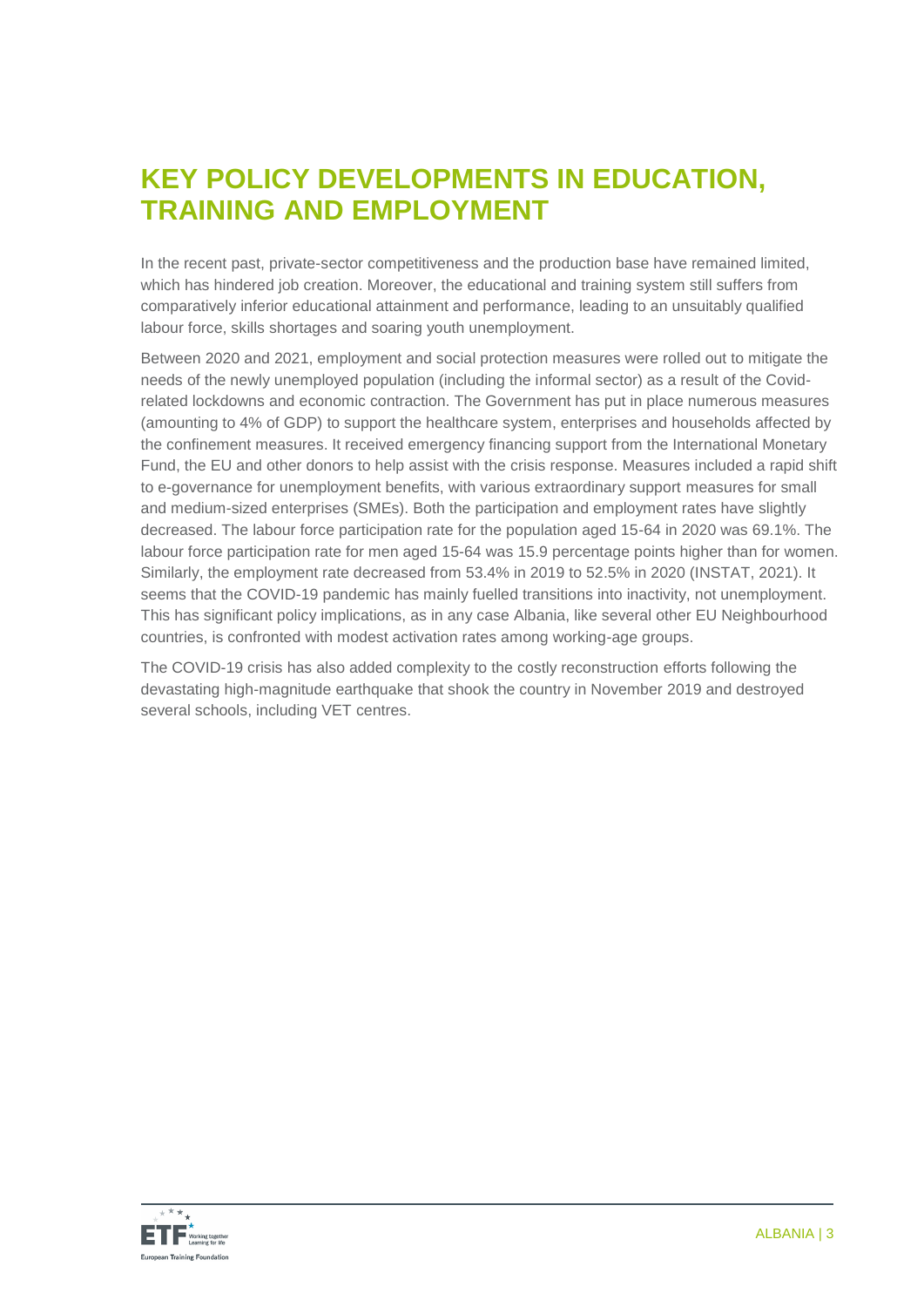# **1. KEY DEMOGRAPHIC AND ECONOMIC CHARACTERISTICS**

### **Political developments and health situation**

Incumbent prime minister Edi Rama won the parliamentary majority in the April 2021 elections for the third consecutive time and, as such, is likely to remain the Head of Government until 2025.

Albania was granted official candidate status for accession to the EU in 2014. Negotiations are ongoing and the third cycle of the pre-accession fund is being implemented. On 25 March 2020, the EU opened accession talks with Albania. 84% of Albanians believe EU membership is a positive thing. 85% think that their Government should do more for relations with the EU (the highest figure in the region) (RCC, 2021). In March 2021, the European Commission informed the Council that Albania had met the remaining condition to be fulfilled prior to the holding of the first Inter-Governmental Conference of accession negotiations.

Covid's impact on health (specifically Sustainable Development Goal 3) has been drastic (UNWA, 2020). Restrictive measures by the Government have influenced both the coverage and outreach of non-Covid-related public health services. Numerous services have been put on hold. The state budget for 2021 demonstrates the emphasis on the health sector. Front-line medical staff have seen a 40% increase in wages since the start of the outbreak.

In November 2021 the vaccination rate (two doses) was just over 30%. The number of COVID-19 related deaths was in decline.

# **Demographics**

The number of births in Albania barely compensates for the compounded mortality and migration rates. The population is rapidly aging, and its growth rate has been fluctuating around zero for the past two decades. The population stands at 2.8 million in 2021. Two thirds of the people reside in urban centres. Tirana (the capital) is by far the largest city with some 375 000 inhabitants. Just over 20% of Albania's citizens are within the youth category (15-24 age bracket) (INSTAT, 2021).

Demographic changes and migration also contribute to changes in the geographical distribution of people within the country. Some areas in Albania are facing severe depopulation while others are experiencing large-scale urbanisation (Betti et al., 2018).

Albania is characterised by a very high level of migration, ranking it among the top countries in the world for the share (as a percentage of the current population) and intensity of international migration. While groups from all social-economic backgrounds and levels of education have emigrated from Albania, brain-drain outflows have been on the rise in the past decades. Those in their 20s, the besteducated and most qualified people, are emigrating to advanced EU and North American countries.

There is a close correlation between migration and education in Albania. The education system has contributed to two push factors for migration. Its low quality encourages many individuals to emigrate, with the aim of obtaining a better education for themselves or their children. Thus, the number of Albanian students studying abroad is high and ranks Albania top among the Western Balkan countries. However, very few of them wish to return to Albania (ETF, 2021).

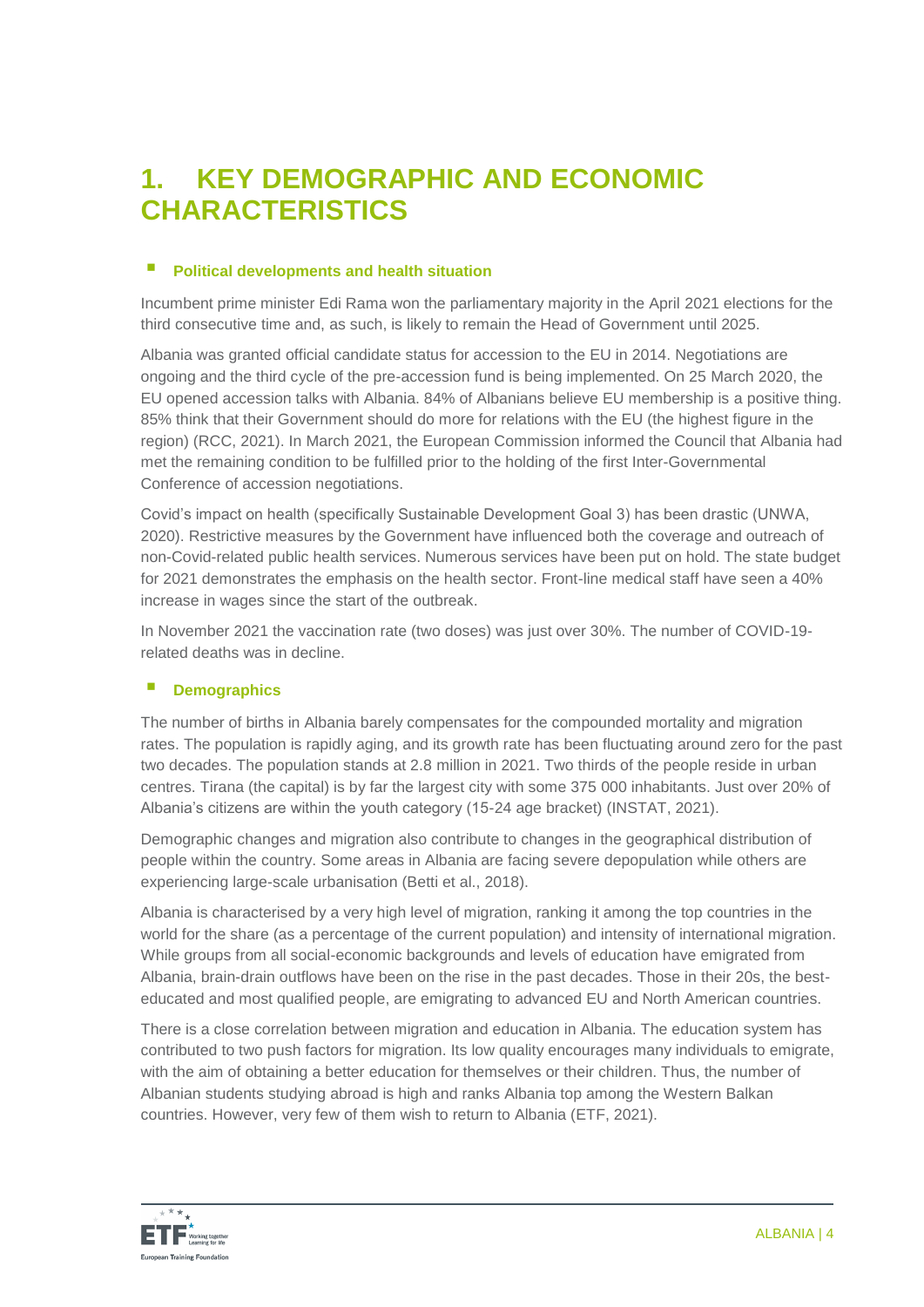The proportion of youth population and out-of-working-age population has continuously decreased since 2010, reaching 21.8% in 2020. For the 2020-2021 academic year, 584 616 pupils and students attended formal education, a decrease of 4.6% compared to 2019-2020. The decrease in participation is noted at all education levels (INSTAT, 2021).

# **Economic developments, informal economy, remittances**

The Albanian economy is dominated by micro-enterprises (with fewer than 10 employees), which make up 87.9% of all enterprises. Micro-enterprises account for the single biggest share of workers in businesses of any size, while medium-sized enterprises generate slightly more employment (OECD et al., 2019).

The GDP contraction for 2020 is -3.3% (INSTAT). According to the IMF (2021), 'Albania's economic activity in 2020 contracted by much less than originally expected, reflecting stronger domestic and regional tourism, policy support and earthquake reconstruction, as well as the absence of a second lockdown. In 2021 growth is projected to rebound to 5.3 percent on the back of the recovery of pandemic-affected sectors and continued earthquake reconstruction.'

A survey (Williams, 2020) found that 44.7% of businesses claimed to be competing with unregistered or informal businesses. Medina and Schneider (2018) calculate the undeclared economy in Albania as likely to comprise 32.7% of its GDP.

In 2019, in 28% of 10 042 visits to companies, an administrative measure (fine, suspension or warning) was applied (ILO 2019). In 2020, the State Inspectorate of Labour and Social Services (SILSS) continued its inspections through the e-Inspection portal. It also developed a matrix including all inspection and decision-making functions. This inventory of the legal and regulatory framework on labour inspection, as well as increased accessibility by all stakeholders (companies, organisations, inspectors) aim to strengthen its regulatory role and the performance of inspections. SILSS has also established mechanisms to increase awareness and enhance the processing of claims and the identification of labour market informality.

Remittances sent to Albania in 2020 (USD 1.4 billion) represented 9.9% of its GDP, a figure that has remained around 10% for 5 consecutive years (World Bank, 2021).

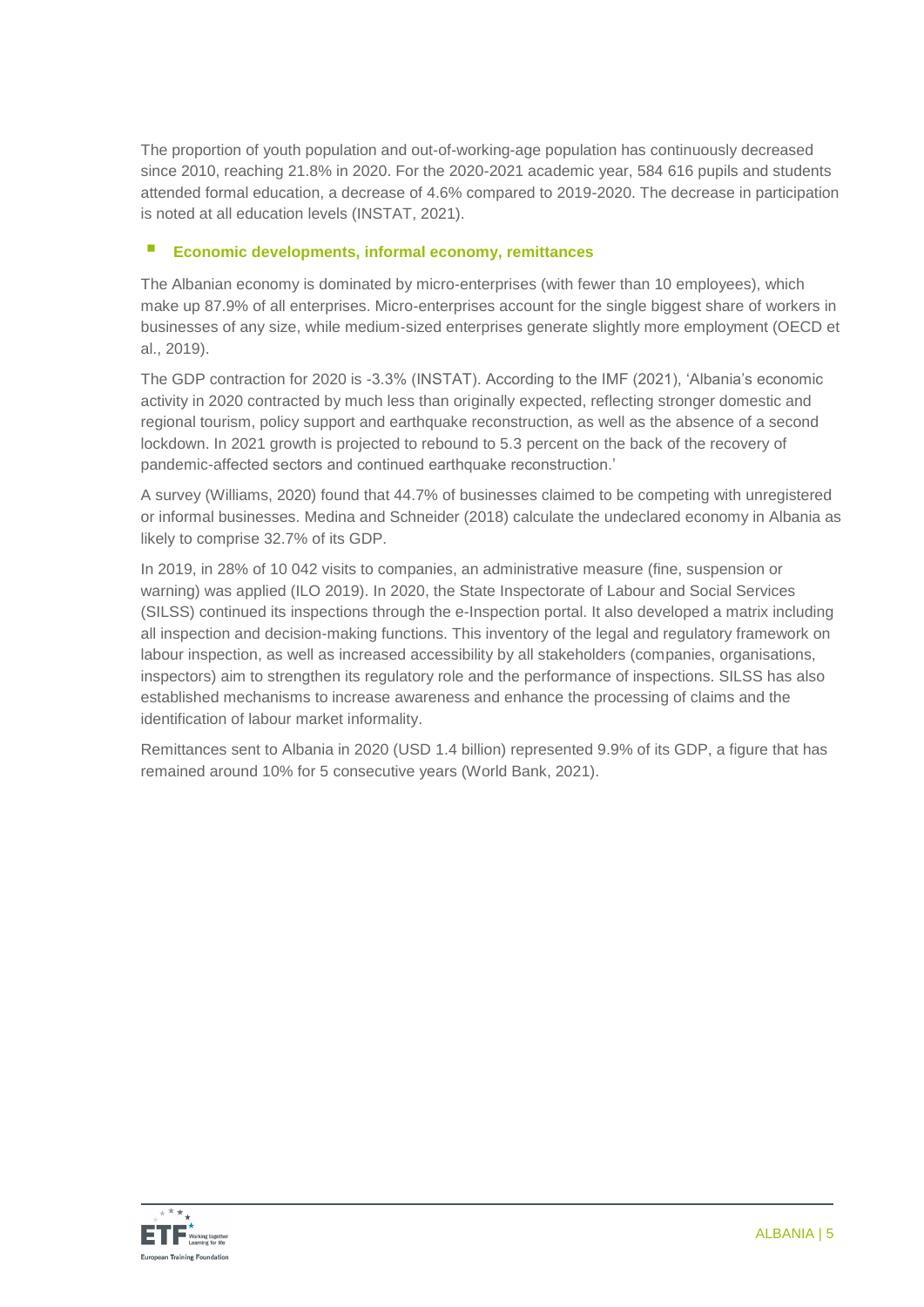# **2. EDUCATION AND TRAINING**

# 2.1 Trends and challenges

Starting out as one of the lowest performers in the Western Balkans over the last 20 years, Albania has become one of the fastest improvers and achieved significant gains in access to education and in raising learning outcomes.

During this period, the mean number of years of schooling increased by 2.3 and the expected numbers of years of schooling increased by 3.1. Albania's Human Development Index for 2020 was 0.795. This puts the country in the high human development category, positioning it at 69 out of 189 countries. However, it remains the second-lowest in Europe after Bosnia and Herzegovina.

Albania ranks in 50th position when its Human Development Index is adjusted for inequality (the value for 2020 was 0.708 – HDR, 2020).

Over the last 3 years, Albania has taken institutional measures and restructured key agencies responsible for school support and external evaluation, aiming to further deconcentrate governance mechanisms and improve service delivery. Most notable are the Quality Assurance Agency in Higher Education, which manages the school evaluation framework, guidelines and training; and external school evaluators in regional education directorates who fall under the jurisdiction of the Ministry's new executive arm, the General Directorate of Pre-University Education (hereafter the 'General Directorate').

Recent developments include the gradual introduction of competency-based curricula for the different subjects and grades of basic education, the establishment of teacher training standards and the use of a school evaluation indicator framework. With regard to teacher training, in 2020, four soft skills training modules (communication, teamwork, positivity and integrity) were developed and training was offered to VET teachers. The National Agency for VET and Qualifications (NAVETQ) has (with ETF support) developed a draft concept paper for the continuous professional development (CPD) of VET teachers in Albania, to guide future institutional and legal changes in this component of the VET reform and to orient technical support in this process (NEES progress report 2021).

Key progress also included establishing a policy framework for pre-school education. Concerning vocational education and training (VET), key achievements are the establishment and functioning of the National Agency for Employment and Skills (NAES) and the expansion of the mandate of NAVETQ and the gradual implementation of the Albanian Qualifications Framework (AQF).

# **Education expenditure, access, participation and early leaving**

Government expenditure on education amounted to 3.95% in 2019 (last available year; World Bank World Development Indicators), with incremental increases taking place over the last decade.

Albania maintains high access to primary education, with a net enrolment rate of 96% in 2020 (according to UNESCO). However, Roma children and children with disabilities do not always enjoy the right to education (Maghnouj et al., 2020). The (year) UN Human Development Report states that Albanian children who started schooling in 2019 may expect to receive 14.7 years of schooling. This figure has been continuously increasing since the 1990s.

Participation in upper secondary education is not universal but has been increasing over the years.

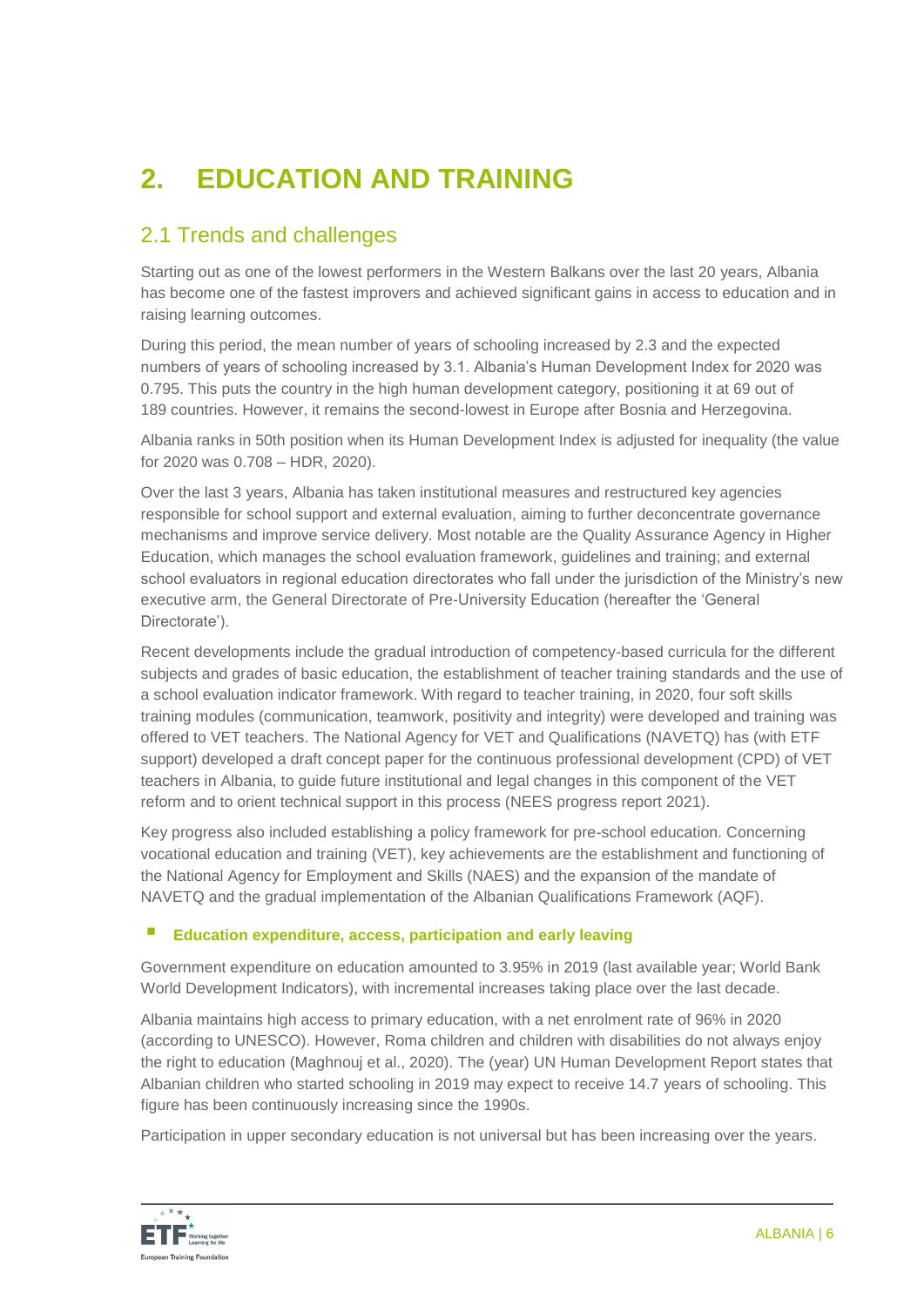Some students drop out of school.

Initial vocational education programmes are currently offered in 34 vocational schools and 10 vocational training centres. Albania's vocational education system is comparatively small and attracts very few women.

In the 2020-2021 academic year, 589 604 pupils and students attended formal education, a decrease of 4.6% compared to 2019-2020 (when 612 534 were enrolled). The decrease in participation is noted at all education levels. Out of this total, only 19 024 enrolled in vocational education, illustrating the comparatively small proportion of VET students. Adult learning, however, remains well below the European Union (EU) average, with less than 1% of adults having taken part in education and training 4 weeks prior to the survey (LFS, 2019).

# **PISA results**

Despite sustained improvements since 2009, Albanian students continue to perform poorly in Programme for International Student Assessment (PISA) tests. In 2018, 50.3% of 15-year-olds performed poorly in reading and 53.3% in mathematics. Albania has a higher proportion (29.7%, OECD average: 13.4%) of students who are unable to demonstrate basic proficiency (Level 2) in all three core domains of PISA (OECD, 2020). These results illustrate that education quality remains a challenge for the country. This is particularly true for schools in rural, mountainous and isolated areas, which struggle to attract well-qualified teachers.

# **Young people not in employment, education or training (NEET)**

Albania's legacy of long-term underinvestment in education and training, coupled with a tendency for pupils to drop out of school early, had resulted in a high share of people with low educational attainment. However, there have been significant improvements over the last 10 years. Early school leaving halved from 31.9% in 2010 to 16.3% in 2019 (EUROSTAT, 2021). The low educational attainment rate fell from 51.6% in 2010 to 42.6% in 2019.

By the end of 2020, the share of NEETs in the 15-29 age group had increased only slightly compared to 2019 (27.9% vs. 26.6%). This presents a major improvement from 2015, when the rate stood at 32.8%. Increasing levels of educational attainment do not appear to insulate youth from labour market challenges, as the share of NEETs among 15-29-year-olds is highest among secondary school graduates (31.1%), followed by those with tertiary (27.5%) and primary (24.9%) levels of educational attainment. Albania's figures are some of the highest among EU and Western Balkan countries (ETF, 2021).

# **Education during the COVID-19 pandemic**

Over half a million students from pre-school to higher education had their physical presence at school interrupted for 4 months in spring 2020. From September 2020, students attended school, whether going back physically, in a hybrid fashion or fully online.

Quick efforts were made to use online platforms, such as Google Classroom, Zoom and Edmodo, organised at school level. A range of lectures were developed for primary and secondary school students and aired on national television. However, at the onset of the pandemic, Albania's education system did not have the infrastructure and resources in place to ensure a smooth shift to digital online learning following school closures. Many teachers lacked ICT skills and were unable to provide adequate learning support. Inclusion, quality and work-based learning all suffered significantly.

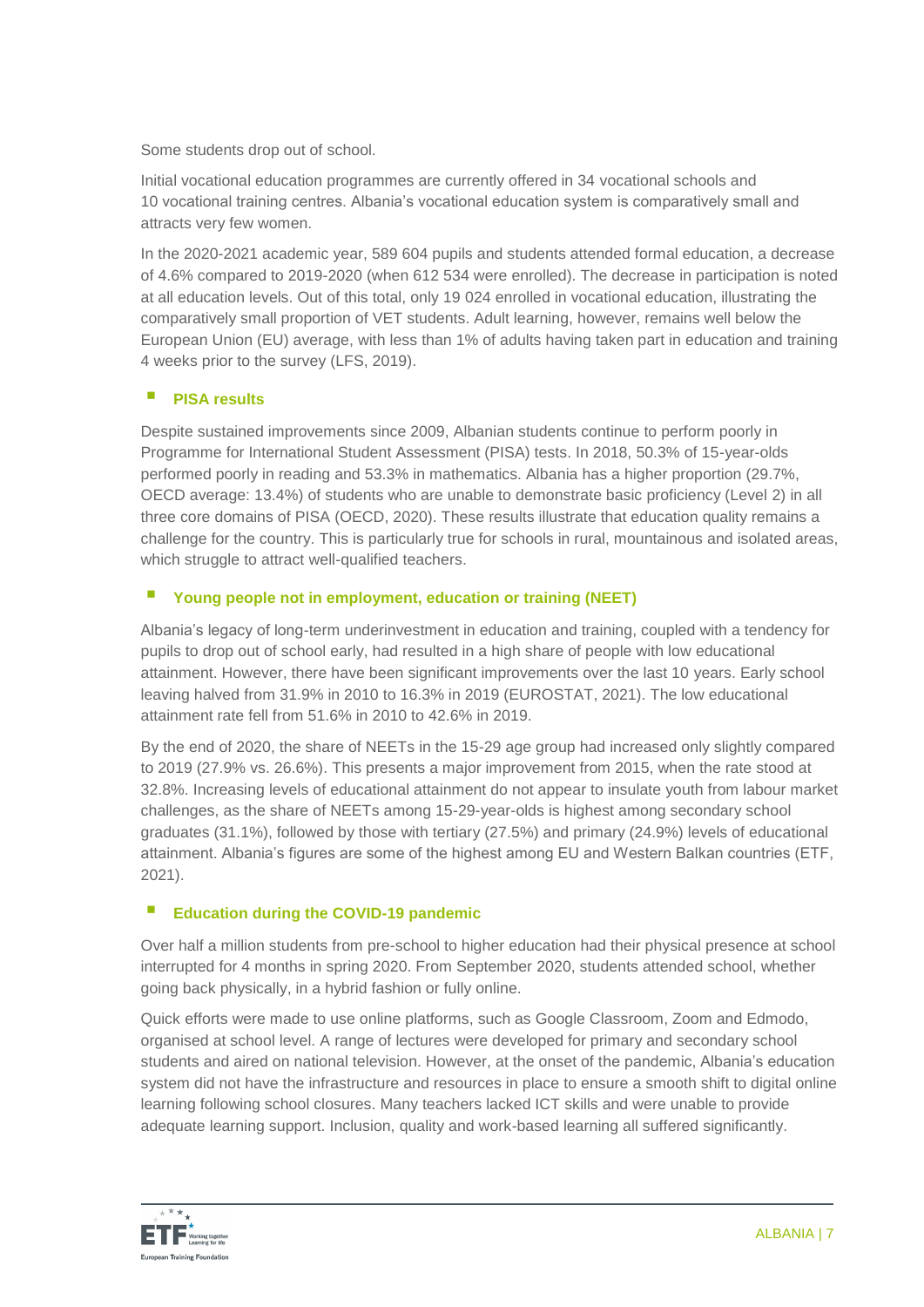A sizeable proportion of learners do not own the necessary tools and/or have limited broadband access. Most students used their smartphones, which limits online learning modalities. A study into the impact of COVID-19 on the well-being of Albanian children (World Vision, 2020) found that 1 in 10 children could not fully access online education activities. The same is true for 1 in 2 children with disabilities. Furthermore, a study on children's online experience during 2019 (UNICEF, 2020) shows that parents' digital skills are lower than those of their children, with parents from low socio-economic backgrounds being most affected.

Lockdown measures also affected services to the most vulnerable children, such as protecting them against domestic violence or providing psychological support. Additionally, the OECD holds that the disruption in school attendance could lead to an increase in the school drop-out rate. The shock is likely to have a negative impact on learning outcomes and disproportionately affect the most vulnerable students, thus deepening existing learning gaps (OECD, 2021).

# 2.2 VET policy and institutional setting

# **Strategic and legal framework for VET and adult learning**

Policy reforms in VET and employment are conducted as part of the 2019-2022 National Employment and Skills Strategy (NESS 2019) and the associated action plan. These reforms included the continuous development of the AQF and individual qualifications; the revision of framework curricula for VET; the organisation of basic pedagogical training for all VET teachers and instructors; the creation of multifunctional VET centres catering to the needs of both young people and adults; and the development of flexible offerings for VET delivery and jobs (including active labour market policies – ALMPs – and school- and work-based VET). According to the mid-term evaluation of the programme conducted in 2020, most of the milestones have been achieved on time, particularly the consolidation of the institutional framework in the employment and skills development sector (MoFE, 2021). With regard to the consolidation of the legal framework, by the end of 2020, 12 bylaws to the VET Law and 3 bylaws to the AQF Law had been adopted and are now in the implementation phase. Regarding the VET Law, significant improvements were achieved with the adoption of the bylaw on the organisation and functioning of VET providers, which introduced development units and improved hiring methods.

# **VET governance and financing arrangements**

The Ministry of Finance and Economy (MoFE), with its Employment and VET department, is in charge of policies, the legal framework and all aspects of funding, appointment of directors, etc. The National Agency for Employment and Skills (NAES) is in charge of the day-to-day administration of VET providers. There are no administrative structures for VET at subnational level.

The National Agency for VET and Qualifications is in charge of implementing the AQF and maintaining the national catalogue of occupations, vocational qualifications and related standards and descriptions; devising curricula for all programmes offered in the formal vocational education system; supporting the development of courses in vocational training centres (VTCs); issuing guidelines and instructions for skills assessments and certification; and national activities related to continuing professional development (CPD) for teachers and instructors.

All three key implementing agencies – the National Employment and Skills Agency (NAES), the National Agency for VET and Qualifications (NAVETQ) and the State Inspectorate for Labour and Social Services (SILSS) – have recently undergone significant structural improvements. The new organisational structure of NAES, the institution that manages publicly funded VET providers and

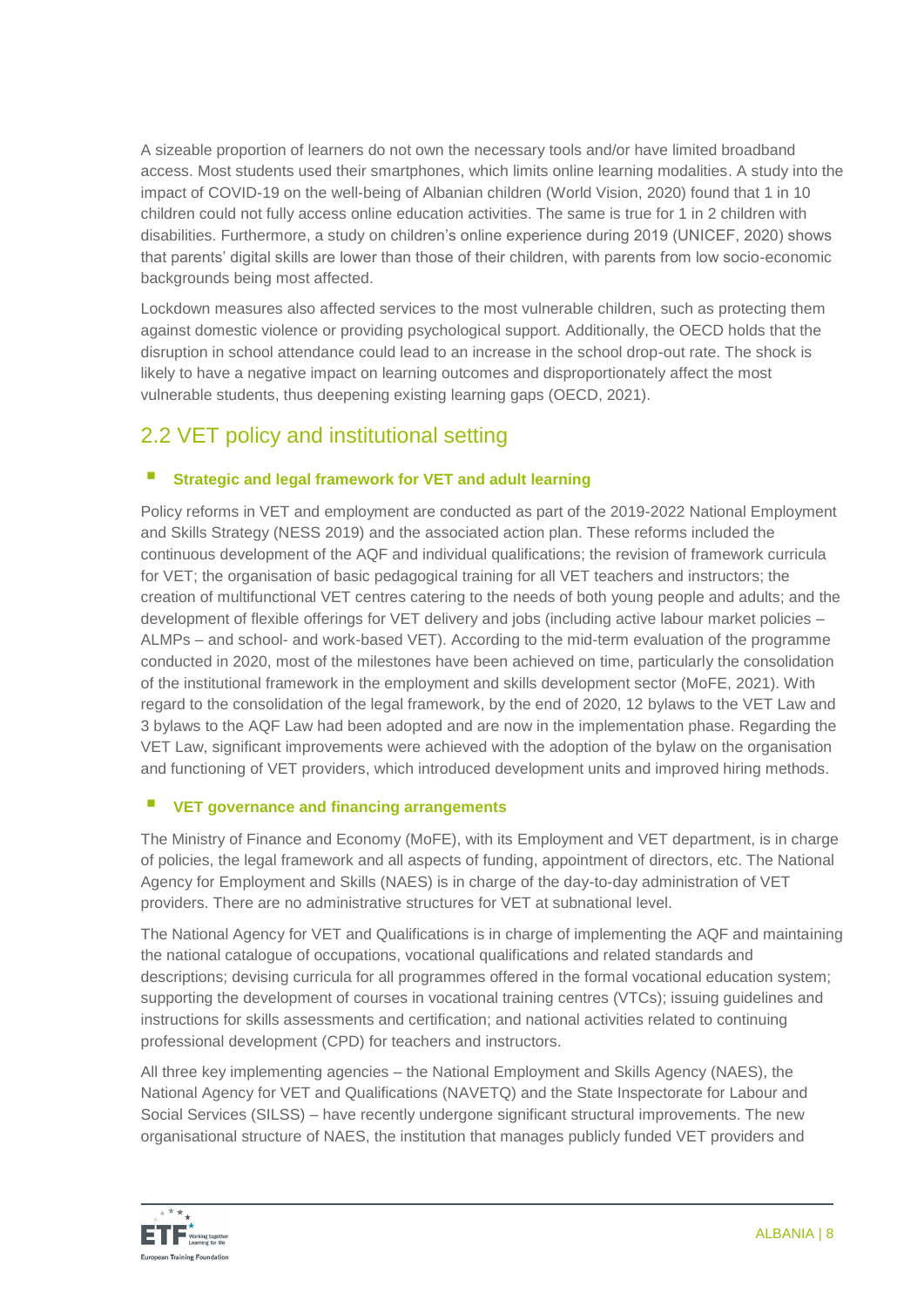employment policies, was approved in 2019 with a total of 90 staff at the head office, and partially completed in 2020. Similarly, NAVETQ has undergone a restructuring process, which resulted in a new organisational structure composed of 30 staff (from 16 previously). Lastly, SILSS completed its new organisational structure in 2020. The restructuring and hiring processes at all three agencies are expected to be completed by 2022.

Investments in infrastructure in VET providers amounted to ALL 956 million (ca. EUR 7.88 million). The infrastructure projects were initiated in 2019. No new investment contracts were awarded.

# **Quality and quality assurance**

Updating and expanding a market-relevant VET offer continued in 2020. NAVETQ, in collaboration with the Union of Chambers of Commerce and Industry, drafted 19 new occupational standards (including 4 regional ones). In addition, 19 standards of vocational qualifications have been developed and/or revised, and 23 frame curricula have been drafted or revised for levels 2-5 of the Albanian Qualifications Framework (AQF).

Albania has established a taskforce to oversee the development and implementation of the AQF and to guide its EQF referencing process. The Director of NAVETQ and the Director of the Ministry of Education's Integration department are the co-chairs of this taskforce. Its mandate was renewed in 2020. The taskforce has approved the action plan for the further development and implementation of the AQF and has drafted a roadmap for the implementation of the AQF referencing process with the EQF (MoFE, 2021).

The bylaw on the mechanism for the inclusion of lifelong learning qualifications in the AQF was adopted; however, its implementation is closely linked to NAVETQ's institutional restructuring. With the support of the ETF, a study was conducted to assess the need and readiness of the VET system to introduce a credit system in VET. This study was further discussed in a consultative meeting with members of the AQF taskforce, business representatives and experts in the field. One of the main recommendations of the study is testing the credit system for professional qualifications at level 5 of the AQF (MoFE, 2021).

School self-assessments, using a systematic indicator framework, were successfully piloted in 2018 and implemented across all Albanian VET schools in 2019. They were further improved (with donor support) and in 2020, all VET providers conducted a self-assessment, which has served to propose further improvements to the process and concrete recommendations for each provider (MoFE, 2021).

The Integrated Policy Management Groups (IPMGs) were transformed into an integrated sector management mechanism and now serve as high-level forums for policy dialogue and partnership to ensure leadership and coordination in the wide priority sectors and sectors of special importance.

In 2020, 967 (692 women) out of 1 130 teachers in VET providers had participated in some type of training. With the support of S4J, four soft skills training modules (communication, teamwork, positivity and integrity) have been developed and training has been offered to VET teachers. NAVETQ has developed a draft concept paper for the continuous professional development (CPD) of VET teachers in Albania, to guide future institutional and legal changes in this component of the VET reform, as well as to orient technical support in this process. At VET provider level, the identification of teacher training needs is a regular process that supports their capacity development. At central level, NAES is attempting to standardise instruments for assessing training needs, and subsequently to institutionalise them (MoFE, 2021).

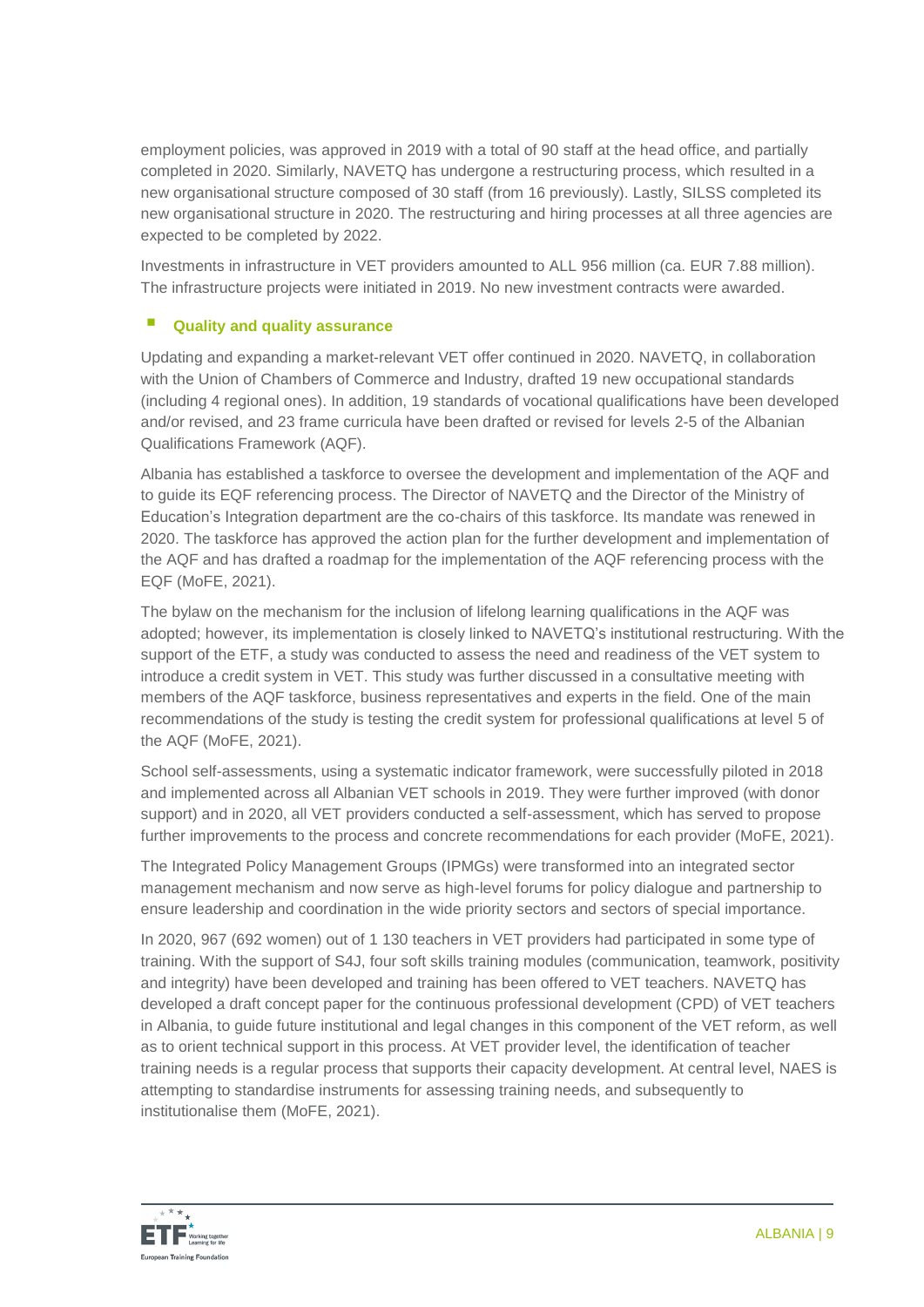In 2020, NAVETQ, in collaboration with international UNDP expertise, designed the accreditation model for VET providers, which includes roles and responsibilities of institutions for accreditation, standards and criteria, accreditation procedures, and a roadmap to support the accreditation process roll-out (MoFE, 2021).

In addition, investments through the state budget in the infrastructure of seven school buildings continued in 2020, following the implementation of contracts awarded the previous year. Significant improvements in digital equipment and tools were crucial to facilitate the remote learning process.

### **Work-based learning arrangements**

Framework curricula for the different VET programmes (lasting 2+1+1, 2+2 or 4 years) consist of vocational theory and vocational practice. Practice parts increase from the 2nd to the 4th year. National law allows for the provision of internships in companies, and this form of vocational practice has become increasingly common in recent years. Students typically rotate between different employers. However, there are not enough internship places available for every Albanian student, and hence, work-based learning is not compulsory in initial VET. When VET schools are unable to find suitable companies, vocational practice may take place in the VET schools' own workshops.

A bylaw to regulate work-based learning was adopted in 2020. Implementation started with the 2020- 2021 academic year. NAVETQ, with support from the Austrian Agency for Education and Internationalisation (OeAD), organized four regional round-tables for school and business representatives to introduce the regulation and its implications and to improve mutual understanding among schools and companies. This was accompanied by the key establishment of development units in all VET schools, including school-business coordinators and budgets. School-business coordinators are in charge of establishing links with companies and other partners. NAVETQ, with support from the regional Austrian-funded 'School meets Business' project, has developed a course and trained 21 coordinators in 2019 and 2020.

# **Digital education and skills**

Various national policies explicitly refer to digital skills development. These include the Digital Agenda for Albania 2015-2020 (update being drafted at the time of writing), the National Employment and Skills Strategy 2019-2022, and the National Strategy for Education (under drafting). Measures aim at improving the digitisation of the learning process and include an upgrade of the digital school infrastructure, the provision of high-speed internet access for schools, digital communication channels between schools and regional education units, etc. Curricula are to include digital materials in the Albanian language. The contents will include also some awareness-raising about how to protect students from the dangers of the internet, etc.

According to an assessment that began in 2019, Albania has the lowest digital literacy rate in Europe, with only 21% of the population (aged 16-74) having basic digital skills (Eurostat, 2021).

ICT curricula were introduced in secondary schools in 2006 and in primary schools in 2014, and now cover grades 3 to 12.

Albania includes specific criteria related to digital education in its external school evaluation frameworks. No digital technologies are used in any national tests in Albania. Moreover, the existing teacher skills frameworks do not acknowledge digital skills (EC, 2019).

In 2020, the OeAD, as part of the AL Tour Project, helped create 24 teaching and learning materials for vocational programmes in the tourism sector. Also, following the success of the Austrian school in

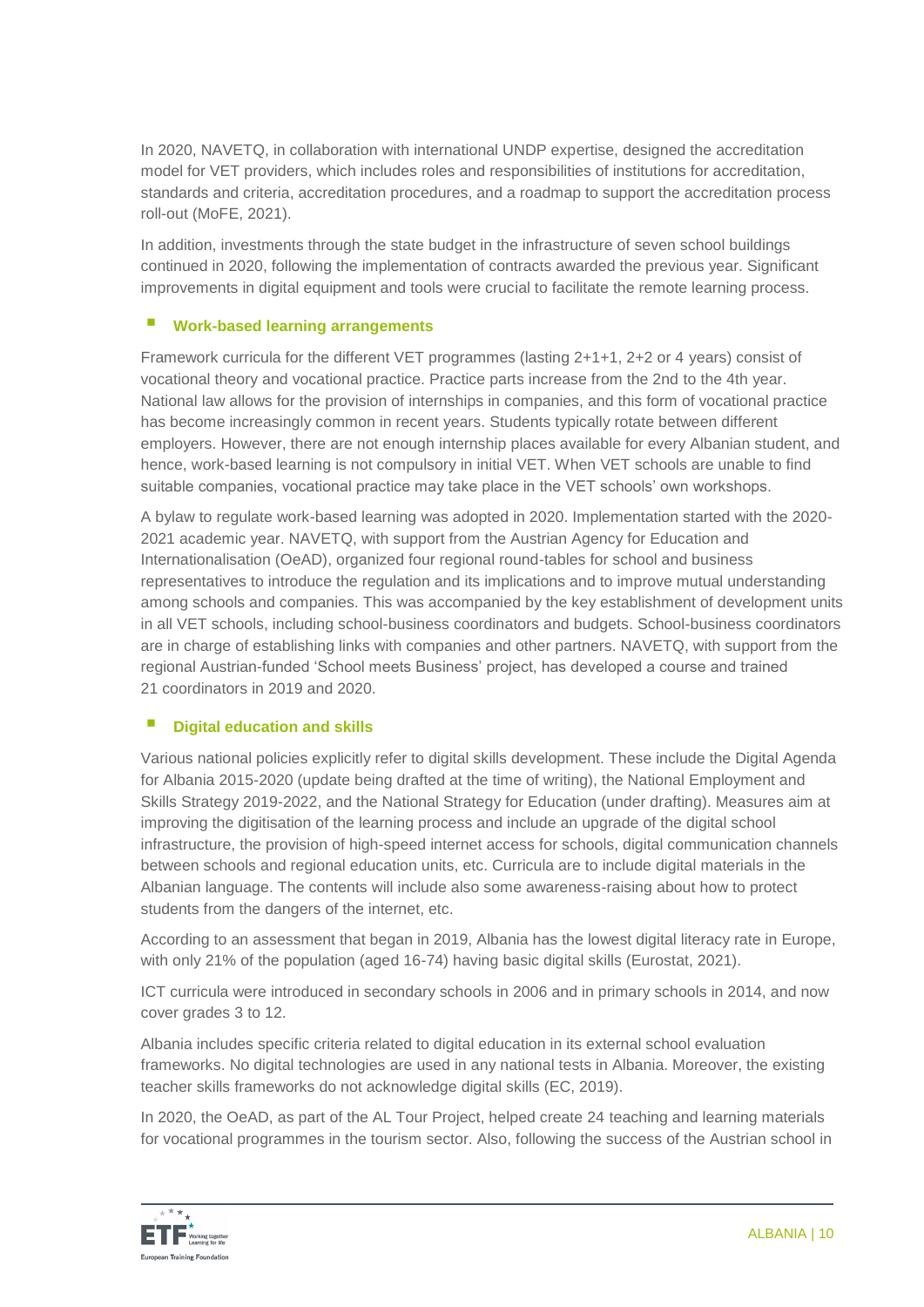Shkodër with its high-quality international standards and focus on network and media technology in its IT programme, there are now plans to establish a vocational school in Tirana, modelled on the Austrian higher technical institute (HTL) in Shkodër (Österreichische Schule "Peter Mahringer").

The Swiss-funded Skills for Jobs project (S4J) helped supply four VET providers with the digital infrastructure needed. Similarly, GIZ's ProSEED project helped equip workshops in the VTCs in Tirana, Vlorë, Fier, Gjirokastër and Shkodër.

# **Donor support to education and VET for young people and adults**

The 'EU for Inclusion' programme provides an IPA 2019 grant of EUR 70.65 million, including EUR 50.65 million in the form of budget support, and was signed in 2020. It aims, among others, at enhancing inclusive quality learning and promoting educational attainment in pre-university education for all girls and boys. There is a special focus on children from disadvantaged backgrounds. As regards ALMPs, it introduced a new employment programme for NEETs and strengthens education and training measures. For further details on this IPA programme, see the 'Donor support' section of Chapter 3.

Albania participates actively in the EU Erasmus+ programme. Since 2015, more than 4 000 staff and students have been involved in mobility programmes and in numerous capacity-building projects in the field of higher education.

The UNDP Country Programme for Albania (2017-2021; budget: over EUR 10 million) is broad and addresses most SDGs. Ensuring growth through increased competitiveness and innovation and investing in people and social cohesion (SDGs 1, 4, 5, 8, 10 and 11) are most relevant to skills and employment. Objectives included building an optimised skills development system that contributes to an adequately skilled labour force that meets private sector needs, as well as strengthened state institutions that are better able to develop, implement and monitor employment policies that seek the labour market integration of vulnerable groups. The intervention led to the NES rolling out employment promotion programmes tailored to the needs of most vulnerable groups. This also included the completion of a Skills Needs Analysis (2 560 enterprises surveyed in all economic sectors), the establishment of supports for self-employment (training for 255 youth led to the opening of 76 new registered businesses), and feasibility studies for various WBL models. Possibly most importantly, UNDP also conducted a functional review of the PES to assist the MoF and guide capacitystrengthening actions and advance the operationalisation of the National Agency for Employment and Skills. This was also linked to an optimisation exercise where the entire VET system was reviewed in order to identify efficiency gains and guide reform efforts.

UNICEF works closely with the Ministry of Education to help improve access to and the quality of education, making the system more equitable and effective and preventing school drop-outs. By bringing together different sectors – central and local government, civil society, etc., UNICEF aims to play a convening role in building a system for identifying and integrating out-of-school children, among others by upgrading the education management information system (EMIS).

The German GIZ Albania has been implementing the 'Sustainable Economic and Regional Development, Employment Promotion and Vocational Education and Training' (ProSEED) programme (2017-2021). The objective is to create new and better employment opportunities, specifically to improve the employment situation among young people in Albania and the social participation of marginalised groups, including returnees. The programme provides support, including policy advice, designing and implementing new VET offers by integrating the work-based learning principles in the Multifunctional Centre (MFC) Kamza, 10 Public Vocational Training Centres and about 30 private VET

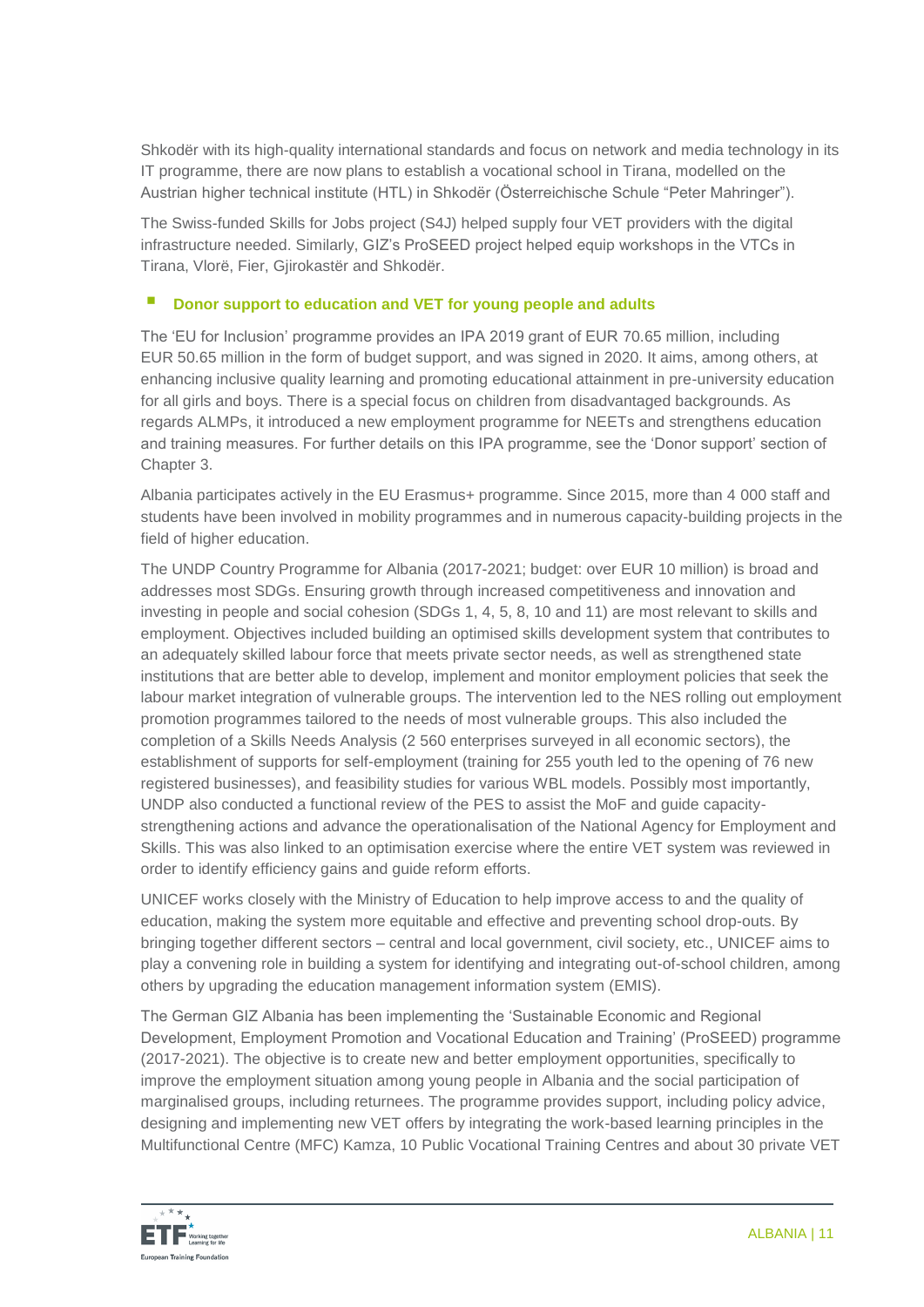providers all over the country; teacher training; and workshop upgrades with small-scale equipment. Key achievements have included more than 2 900 jobseekers being trained in short-term courses; over 500 students graduating from MFC Kamza; more than 5 000 young people taking part in Start SMART job-search skills and soft skills training; 1 400 marginalised young people participating in projects to strengthen social cohesion; over 1 100 young entrepreneurs being trained, of whom 250 have developed a complete business plan and around 80 received a start-up grant; and more than 900 young people finding employment thus far.

The Austrian Development Cooperation supported competence-based teaching and learning in VET in Albania with a focus on tourism and IT education, as well as school quality development and gender mainstreaming.

The 'Skills for Jobs' (S4J) project funded by the Swiss Agency for Development and Cooperation is implemented by Swisscontact and will run until 2023. The main goal is to offer improved VET to young people in Albania. It is supporting 10 VET providers in Albania with the aim of improving relations with private-sector companies and other partners, introduce market-oriented curricula, apply new learning methods and quality standards, and strengthen national institutions.

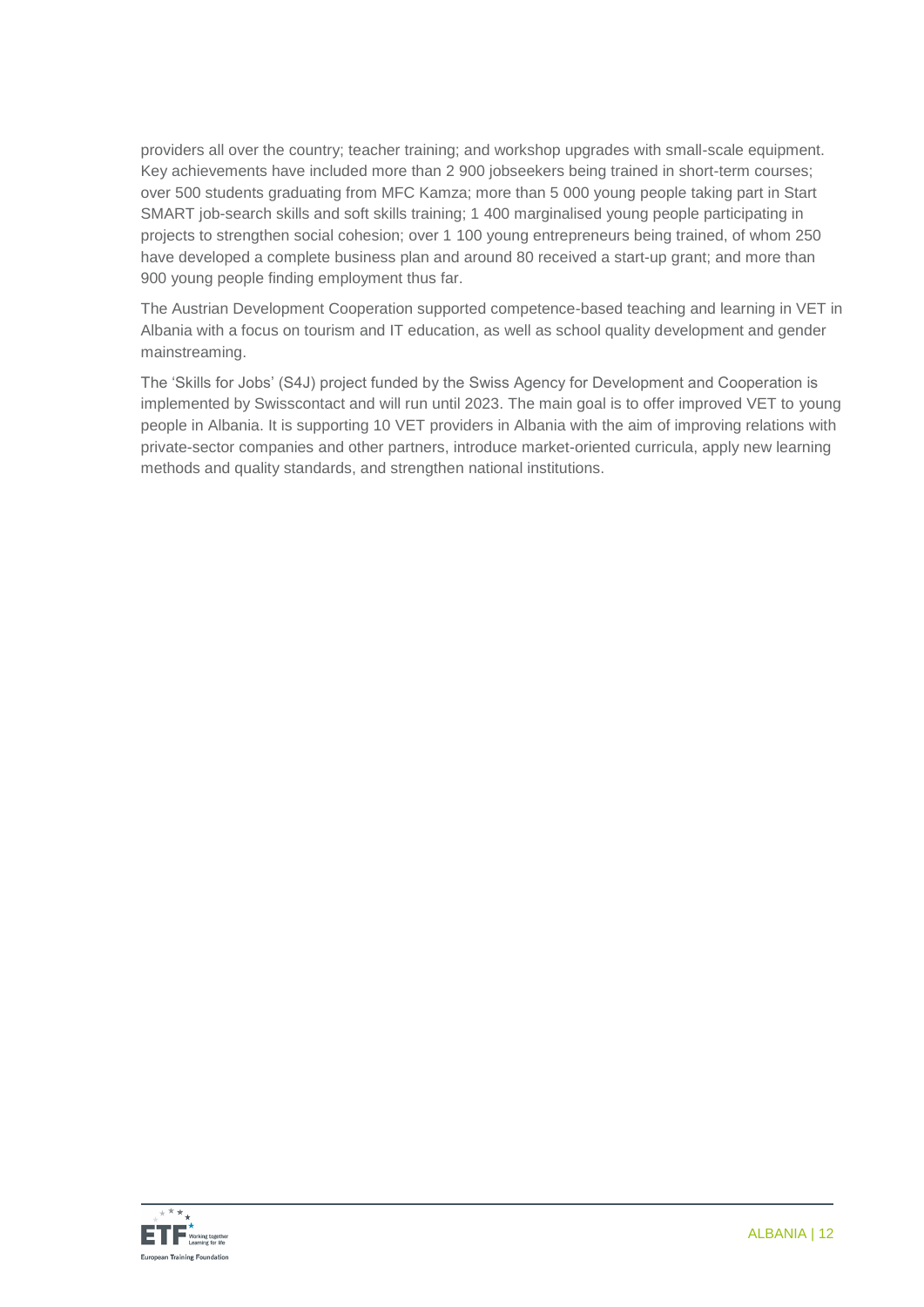# **3. LABOUR MARKET AND EMPLOYMENT**

# 3.1 Trends and challenges

#### **Labour market and employment challenges in general**

Labour market outcomes gradually improved over the few years before the pandemic: in 2019, Albania had the highest employment rate among Western Balkan economies (61.2%). The COVID-19 pandemic in 2020 and 2021 led to a slight and temporary reduction in the employment rate, but it quickly went back to its initial increasing trend (60.6% in 2020). The labour force participation rate for the male population aged 15-64 is 15.9 percentage points higher than for the female population.

The key challenges to the Albanian labour market remain high youth unemployment (26.5% in 2020), a high NEET (youth not in employment, education or training) rate (27.9% in 2020) (INSTAT, 2021), and a very high level of informal employment (57% in 2019 – ILO, 2021).

The Government has been addressing this issue through multiple initiatives linked to prevention, reintegration, and compensation for concerned citizens. But more remains to be done, particularly as the prolonged periods of Covid-related distance learning and lockdowns are highly likely to have reversed previous gains, as reported in most countries (OECD, 2021).

#### **Employment**

Before the onset of the Covid crisis, Albania had made progress in ensuring access to employment. The positive trend started in 2014 and continued across all labour market indicators until early 2020. Nonetheless, a significant gender gap and a low employment rate amongst vulnerable groups persist, as do regional disparities (e.g. employment rate in Gjirokastër was 69.0% in 2020, while it stood at 33.7% in Lezhë that same year). The Covid crisis reversed some the positive trends for most labour market indicators, yet the toll in the labour market has been moderate given the unprecedented economic shock (INSTAT, 2021).

In 2020, the average employment rate for the population aged 15-64 was 60.6%. The employment rate was 53.6% for women and 67.8% for men. The service and agricultural sectors have the highest share of employees, with 43.4% and 36.1% of the total employment respectively. According to the 2020 survey estimates, 46.1% of people in work are paid employees, 33.3% are self-employed (with or without employees) and 20.6% are contributing family workers (INSTAT, 2021).

#### **Unemployment**

Over the past few years, unemployment among young people (aged 15-29) declined sharply from a high of 39.6% in 2015 to 26.5% in 2020 (INSTAT, 2021). Nonetheless, many young people struggle in their school-to-work transition, resulting in low levels of activity (52.1% in 2020 – EUROSTAT) and a disproportionately high share (27.9% in 2020) (INSTAT, 2021) of NEETs.

Unemployment (for people aged 15 and over) in Albania has remained surprisingly stable throughout the Covid crisis (12.3% in 2018, 11.5% in 2019 and 11.7% in 2020). Regional neighbours all experienced a more significant increase in 2020 (INSTAT, 2021).

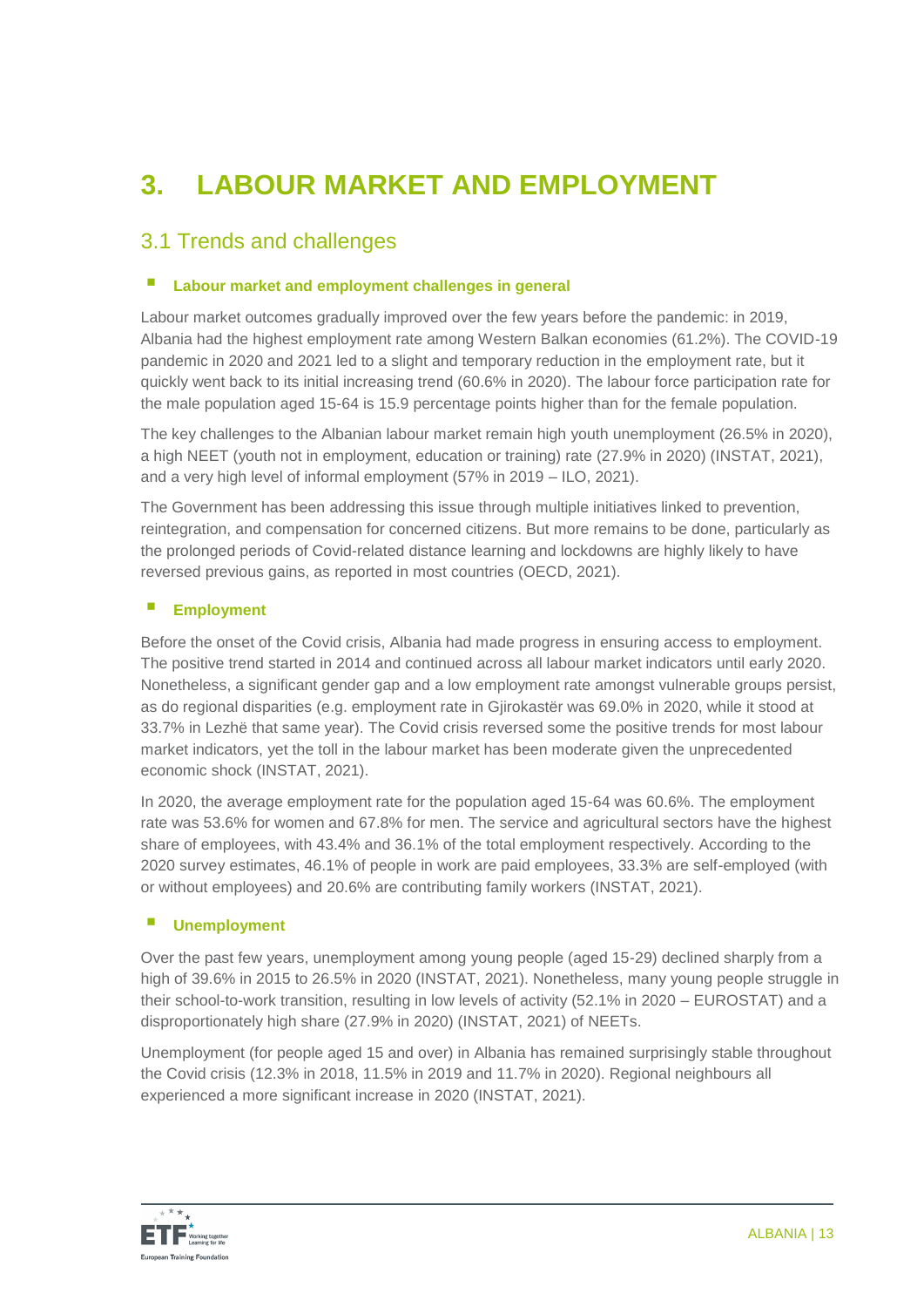# **Statistical data collection and labour market information**

The Albanian INSTAT carries out labour force surveys in line with EUROSTAT methodologies and publishes results quarterly and annually. The National Agency for Employment and Skills maintains a labour market information system. The NEES plans to establish a sophisticated 'unified' VET information system. In 2020, NAES conducted a first analysis of the VET Management Information System (VET MIS) and found that, problematically, most data and information at provider level is collected and processed manually.

The Centre for Education Services has initiated work to establish an integrated information system for the entire pre-university education system.

# **Poverty**

Poverty in Albania is intricately linked to employment status, age, gender, geography, ethnicity and levels of educational attainment. Groups that are reportedly at higher risk of poverty are unemployed people, those with lower educational attainment, people living in rural areas, the elderly, vulnerable women, people with disabilities, and people from the Roma communities.

INSTAT published the results of the 2019 Income and Living Conditions Survey (EUSILC), which measures living conditions, relative poverty and material deprivation in Albanian households. The at-risk-of-poverty rate in Albania was 23.0% in 2019, a decrease of 0.4 percentage points compared with 2018 and 0.7 percentage points compared with 2017.

Severe material deprivation is defined as the percentage of the population with an enforced lack of at least four out of nine material deprivation items. This indicator was estimated at 37.1% in 2019, compared to 38.3% in 2018, a decrease of 1.2 percentage points.

Social exclusion refers to individuals who are either at risk of poverty or severe materially deprived or living in a household with exceptionally low work intensity. In 2019, this indicator was estimated at 46.2%, compared to 49.0% in 2018.

Despite minor improvements on all these fronts, the poverty situation remains problematic and unless more is done, Albania is unlikely to achieve its SDG1 targets by 2030.

Regrettably, under Eurostat's new indicator 'People at risk of poverty or social exclusion' (online data code: ILC\_PEPS01N), Albania ranks last in Europe at 50.8% in 2019 (Eurostat, 2019).

# 3.2 Employment policy and institutional setting

# **E** Strategy and legal framework in the employment policy field

In 2019, following the midterm review of the National Employment and Skills Strategy, the main activities were revised and the implementation timeframe was extended until 2022. The overarching goal of the strategy is pursued through a number of complementary and interconnected actions that simultaneously support labour supply and encourage labour demand, as well as addressing social inclusion issues.

Other longer-term challenges include the need to reduce the qualitative gap between rural and urban areas in the supply of education and employment; improve the investment climate and unleash private sector growth; remove barriers to employment for job creation; and implement the smart specialisation strategy to ensure that Albanian regions identify and develop their own competitive advantages and generate employment demand locally.

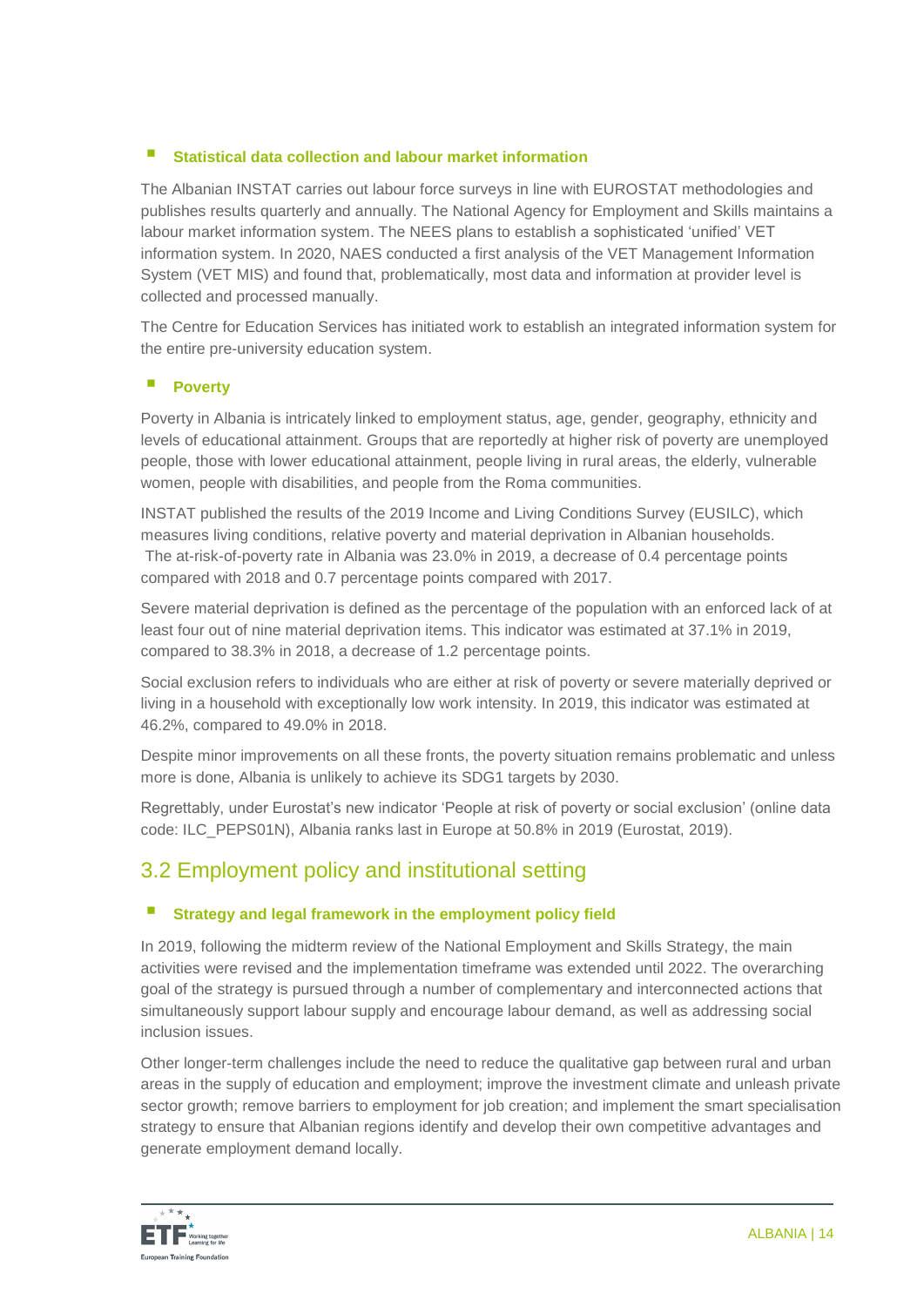In 2020, visible progress was achieved in consolidating the institutional framework in the employment and skills development sector. The central implementing agencies (NAES, NAVETQ and the State Inspectorate for Labour and Social Services (SILSS) made structural and institutional improvements.

The initial steps of this process started in 2019, but NAES staffing (90 in total) and SILSS's structural improvements were finalised in 2020. NAVETQ will eventually have 30 staff (compared to 16 at the last count). This endeavour is scheduled to be finalised by 2022.

On the subject of the legal framework, by the end of 2020, 8 bylaws to the Employment Promotion Law, 12 bylaws to the VET Law and 3 bylaws to the AQF Law were adopted and their implementation started.

With regard to the consolidation of the legal framework, by the end of 2020, eight bylaws to the Employment Promotion Law were adopted and are being implemented. The adoption of the ALMPs and the new Decision of the Council of Ministers (DCM) on Social Services were especially crucial to the operationalisation of the envisaged reforms.

# **Initiatives to boost employment (including the Youth Guarantee)**

The budget projected for employment and labour market programmes in 2020 was ALL 1.7 billion (approx. EUR 13.7 million). The actual expenditure amounted to ALL 1.55 billion (approx. EUR 12.5 million), or a utilisation rate of 91%.

At the start of 2020, the state budget for the implementation of employment promotion programmes was first set at ALL 390 million (a significant reduction from the past 3-year average of ALL 490 million).

The onset of the COVID-19 crisis and the consequential job-shedding that followed highlighted the need for a swift response. Accordingly, the budget was increased by ALL 200 million halfway through the year and new distribution methodologies were approved (Ministerial Order No 25 of 16 June 2020).

Regrettably, this government commitment encountered significant challenges in its roll-out, and by the end of 2020, ALL 70.4 million was disbursed.

Active Labour Market Programmes (ALMPs) were re-designed to integrate the individual-centred approach. Three existing ALMPs (the wage subsidy, on-the-job training and the internship programme) were improved to better target unemployed jobseekers and employers alike and to include additional benefits for vulnerable groups (single parents, people with disabilities, ethnic minorities).

Inspired by EU Member States, two new programmes, the Self-Employment Programme (SEP) and the Community Employment Programme (CEP) were introduced. The SEP supports registered unemployed jobseekers with robust business plans through grants. The CEP focuses on professional training with nearby SMEs.

Moreover, two new programmes to support the re-integration of workers who suffered from COVID-19 related layoffs were designed and adopted in 2020.

#### **Initiatives to increase the capacity of the public employment services**

A key challenge for the NAES during 2020 was the restructuring process at central, regional and local levels, which is supported by the IPA II TA programme.

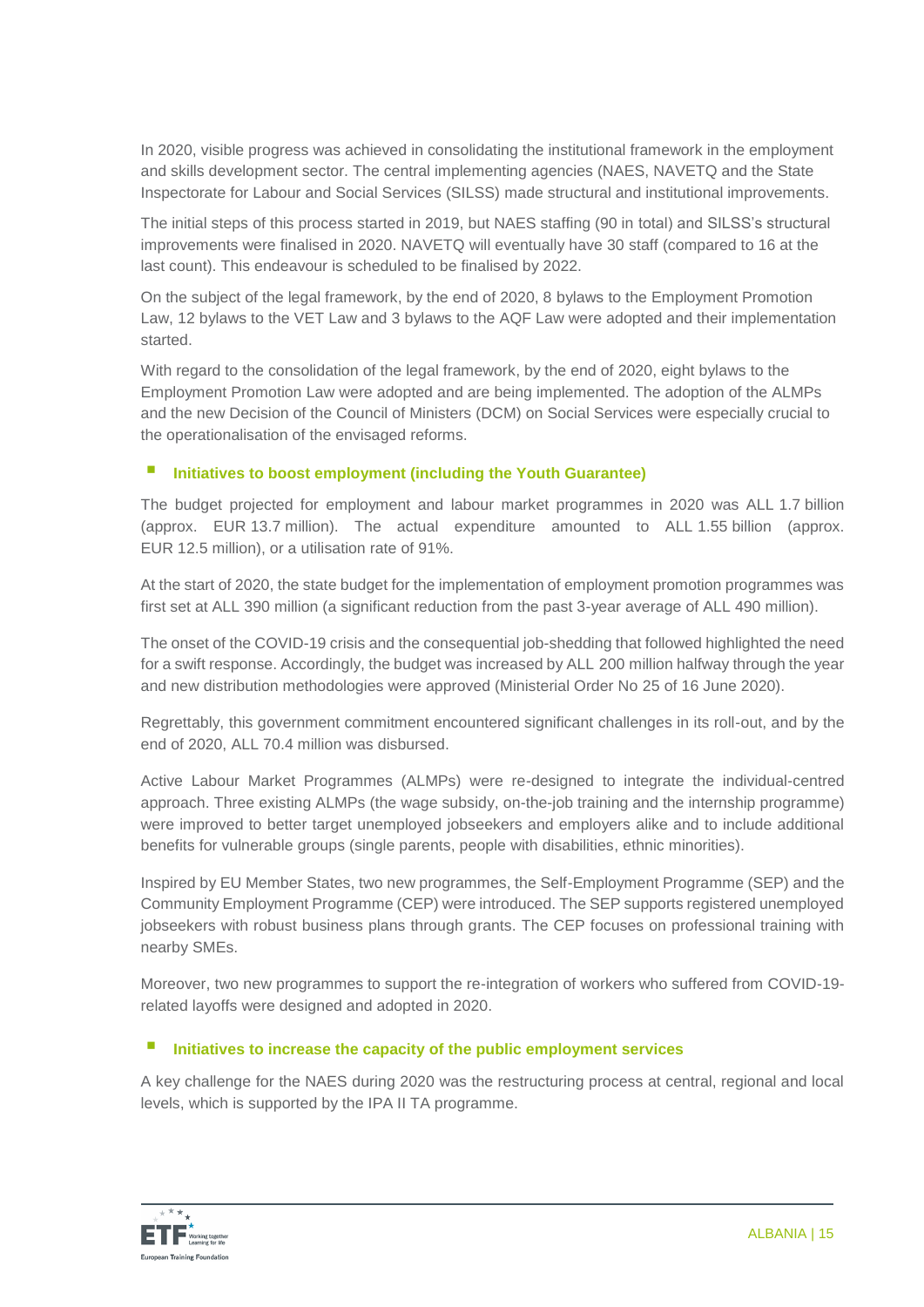The restructuring of all Regional Directorates and Local Employment Offices was addressed by clarifying the division of roles and responsibilities and work optimisation, in order to improve service quality for both jobseekers and employers. 40 employment offices were reorganised and now align their standards to the national model of employment services.

The revised manual of employment services, which summarises multiple sets of guidelines covering the modalities for each service (endorsed by the Employment Advisory Council at the end of 2020), was published, and trainings are ongoing (with ILO support).

With regard to the strategic National Employment and Education Strategy objective of strengthening business-sector engagement, a pilot collaborative methodology was successfully piloted in Elbasan, Durrës and Fier, and will be institutionalised with RISI support.

# **Donor support to the employment policy field**

The IPA 2019 EU for Inclusion programme aims to strengthen social inclusion by increasing the coverage, inclusiveness and effectiveness of social care services, as well as the provision of inclusive education and employment opportunities. It supports the NESS 2019-2022 by promoting employment and employability with new service models, introducing a new employment programme for NEET, expanding coverage of welfare-to-work programmes, and strengthening education and training programmes throughout the country. The specific objectives are as follows:

- 1. improve the accessibility and quality of integrated social care services at local level;
- 2. promote social inclusion in employment and employability for youth, men and women; and
- 3. operate through a combination of instruments including sector budget support, grants and technical assistance.

In response to the COVID-19 crisis, social protection and employment measures were expanded to keep people in employment and support groups at risk of exclusion and poverty.

For further information please contact Romain Boitard, European Training Foundation, email: [Romain.Boitard@etf.europa.eu](mailto:Evelyn.Viertel@etf.europa.eu)

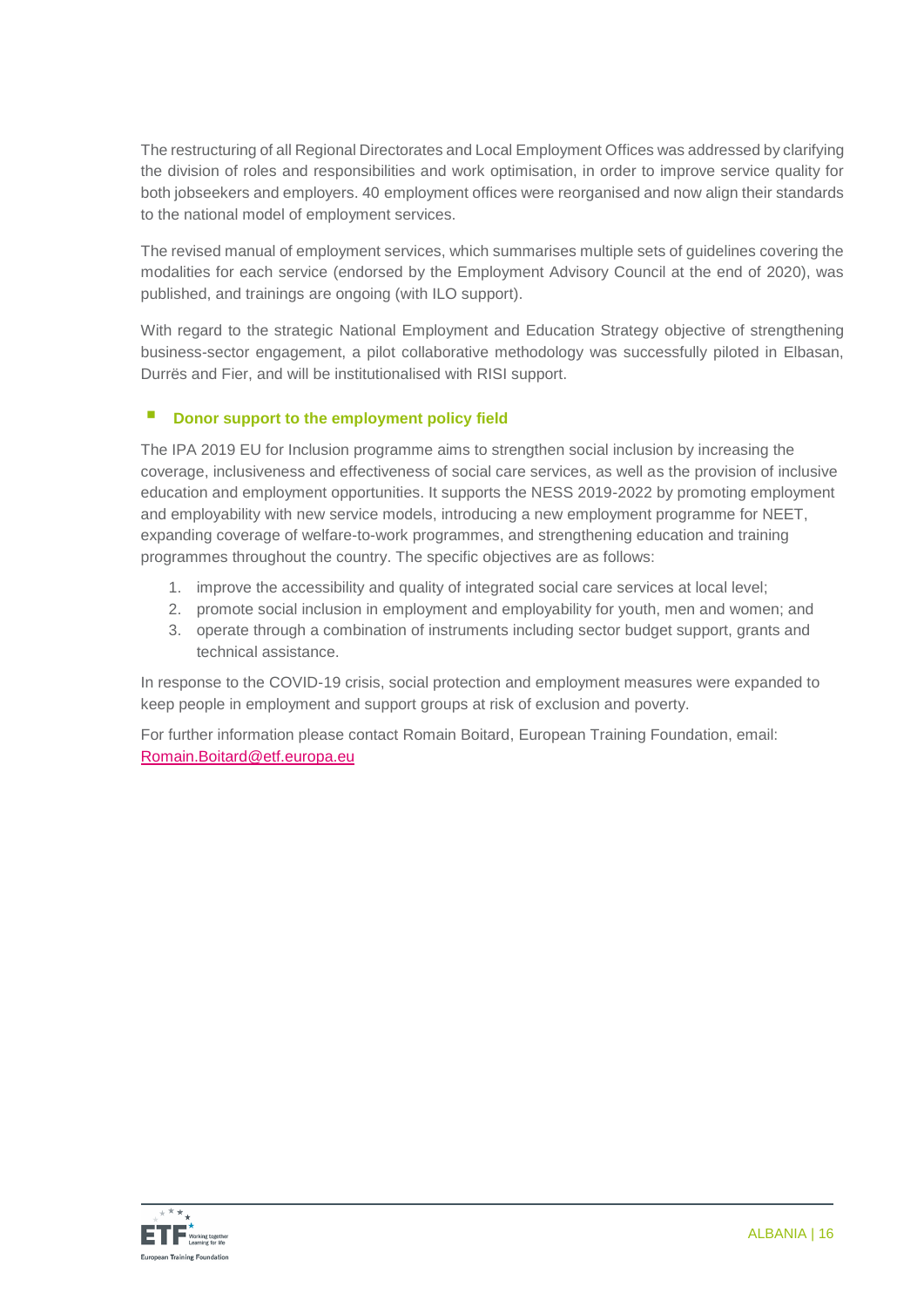# **STATISTICAL ANNEX, REFERENCES, ACRONYMS-ALBANIA**

Annex includes annual data from 2010, 2015, 2019 and 2020 or the latest available year.

|                | <b>Indicator</b>                                                                          |                                | 2010        | 2015    | 2019              | 2020      |
|----------------|-------------------------------------------------------------------------------------------|--------------------------------|-------------|---------|-------------------|-----------|
| $\overline{1}$ | Total Population (,000) <sup>(1)</sup>                                                    |                                | 2913        | 2 880.7 | 2 8 5 4.2         | 2 8 3 7.7 |
| $\overline{2}$ | Relative size of youth population (15-24 age<br>group and denominator age 15-64, %) (1) C |                                | 27.3        | 25.1    | 22.5              | 21.8      |
| 3              | GDP growth rate (%)                                                                       |                                | 3.7         | 2.2     | 2.2               | $-3.3$    |
|                | GDP by sector (%)                                                                         | Agriculture<br>added value     | 18.0        | 19.8    | 18.5              | 19.3      |
| $\overline{4}$ |                                                                                           | Industry<br>added value        | 24.9        | 21.8    | 20.2              | 19.7      |
|                |                                                                                           | <b>Services</b><br>added value | 44.0        | 46.3    | 48.6              | 48.4      |
| 5              | Public expenditure on education (as % of GDP)                                             |                                | M.D.        | 3.4     | 3.6<br>(2017)     | M.D.      |
| 6              | Public expenditure on education (as % of total<br>public expenditure)                     |                                | M.D.        | 11.3    | 12.4<br>(2017)    | M.D.      |
| $\overline{7}$ | Adult literacy (%)                                                                        |                                | 96.8 (2011) | M.D.    | 98.1(1)<br>(2018) | M.D.      |
|                | Educational attainment of adult<br>population (aged 25-64 or 15+)<br>(9/6)(2)             | Low <sup>(3)</sup>             | 51.6        | 44.1    | 42.6              | M.D.      |
| 8              |                                                                                           | Median <sup>(4)</sup>          | 35.9        | 37.2    | 36.2              | M.D.      |
|                |                                                                                           | High <sup>(5)</sup>            | 12.5        | 18.7    | 21.3              | M.D.      |
|                | Early leavers from education and<br>training (aged $18-24$ ) (%)                          | Total                          | 31.9        | 21.3    | 16.3              | M.D.      |
| 9              |                                                                                           | Male                           | 31.0        | 22.9    | 17.5              | M.D.      |
|                |                                                                                           | Female                         | 33.0        | 19.6    | 15.1              | M.D.      |
| 10             | Gross enrolment rates in upper secondary<br>education (ISCED level 3) (%)                 |                                | 80.1        | 94.7    | 92.7              | M.D.      |
| 11             | Share of VET students in upper secondary<br>education (ISCED level 3) (%)                 |                                | 14.2        | 16.3    | 18.2              | M.D.      |
| 12             | Tertiary education attainment (aged 30-34) (%)                                            |                                | 11.4        | 22.1    | M.D.              | M.D.      |
|                | Participation in training / lifelong                                                      | Total                          | 2.1         | 1.0     | 0.8               | M.D.      |
| 13             | learning (25-64 age group) by sex                                                         | Male                           | 2.1         | 1.0     | 1.0               | M.D.      |
|                | (% )                                                                                      | Female                         | 2.2         | 1.1     | 0.7               | M.D.      |

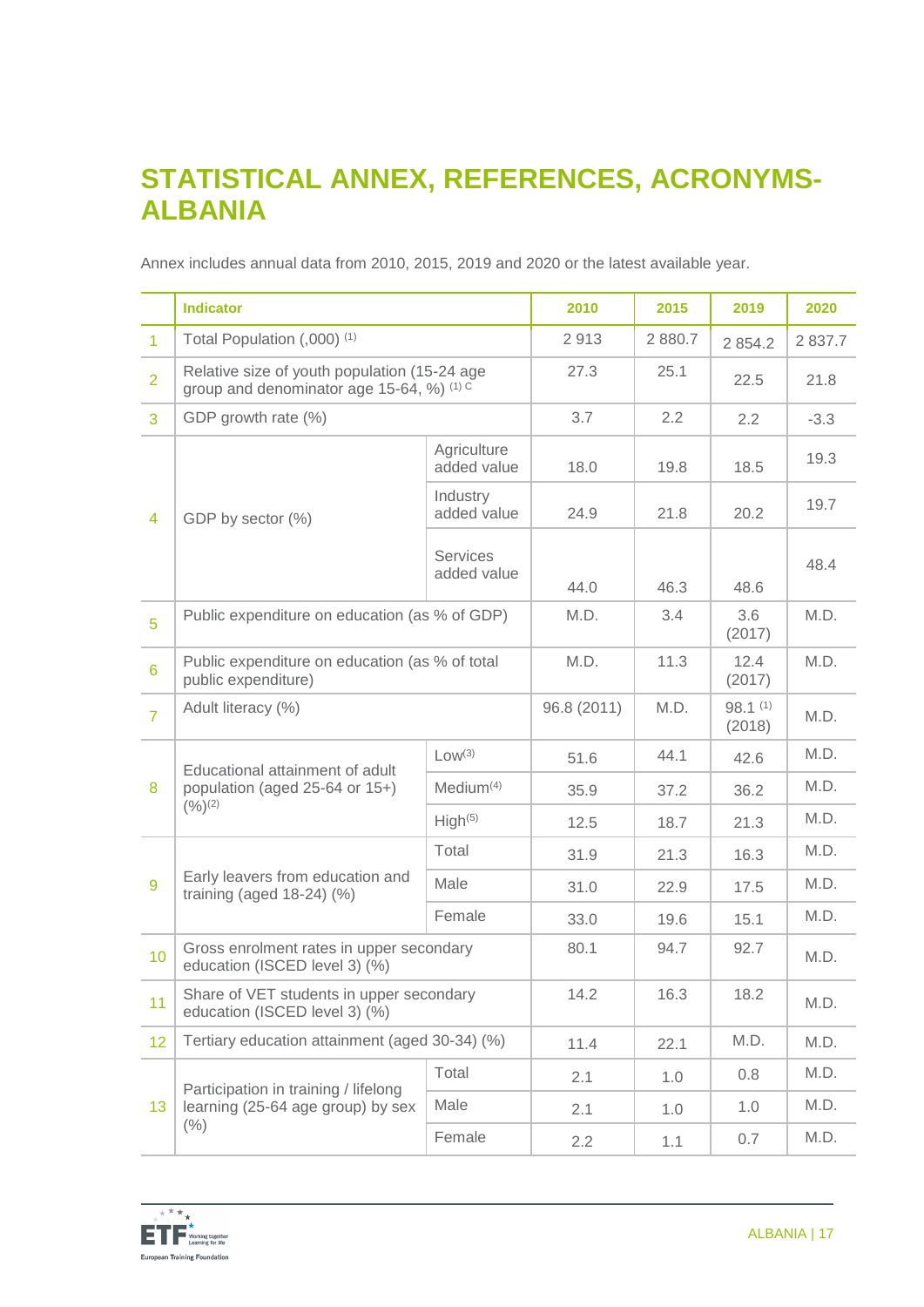|    | <b>Indicator</b>                                                            |                       | 2010        | 2015 | 2019           | 2020 |
|----|-----------------------------------------------------------------------------|-----------------------|-------------|------|----------------|------|
|    | Participation in training / lifelong<br>learning $(25-64$ age group) $(\%)$ | Low                   | 0.9         | 0.2  | 0.1            | M.D. |
|    |                                                                             | Medium                | 2.5         | 1.2  | 0.8            | M.D. |
|    |                                                                             | High                  | 6.9         | 3.0  | 2.5            | M.D. |
|    | Participation in training / lifelong                                        | Inactive              | 3.6         | 2.0  | 2.2            | M.D. |
|    | learning $(25-64$ age group) $(\%)$                                         | Employed              | 1.6         | 0.6  | 0.3            | M.D. |
|    |                                                                             | Unemployed            | 1.1         | 1.6  | 1.7            | M.D. |
|    | Low achievement in reading,<br>mathematics and science - PISA<br>(% )       | Reading               | 52.3 (2012) | 50.3 | 52.2<br>(2018) | N.A. |
| 14 |                                                                             | <b>Mathematics</b>    | 60.7 (2012) | 53.3 | 42.4<br>(2018) | N.A. |
|    |                                                                             | Science               | 53.1 (2012) | 41.7 | 47.0<br>(2018) | N.A. |
|    |                                                                             | Total                 | 55.2        | 55.7 | 60.4           | 59.5 |
| 15 | Activity rate (aged 15+) (%)                                                | Male                  | 64.0        | 64.3 | 68.0           | 66.9 |
|    |                                                                             | Female                | 46.9        | 47.2 | 53.0           | 52.3 |
|    | Inactivity rate (aged 15+) (%)                                              | Total                 | 44.8        | 44.3 | 39.6           | M.D. |
| 16 |                                                                             | Male                  | 36.0        | 35.7 | 32.0           | M.D. |
|    |                                                                             | Female                | 53.1        | 52.8 | 47.0           | M.D. |
|    | Employment rate (aged 15+) (%)                                              | Total                 | 47.5        | 46.2 | 53.4           | 52.5 |
| 17 |                                                                             | Male                  | 55.9        | 53.3 | 60.1           | 59.2 |
|    |                                                                             | Female                | 39.5        | 39.2 | 46.9           | 46.1 |
|    | Employment rate by educational<br>attainment (% aged 15+%)                  | Low <sup>(3)</sup>    | 43.0        | 41.4 | 48.6           | M.D. |
| 18 |                                                                             | Medium <sup>(4)</sup> | 50.1        | 47.9 | 53.7           | M.D. |
|    |                                                                             | High <sup>(5)</sup>   | 66.9        | 59.2 | 66.4           | M.D. |
|    | Employment by sector (%)                                                    | Agriculture           | 42.1        | 41.3 | 36.4           | M.D. |
| 19 |                                                                             | Industry              | 20.6        | 18.6 | 20.1           | M.D. |
|    |                                                                             | Services              | 37.3        | 39.9 | 43.5           | M.D. |
| 20 | Incidence of self-employment (%)                                            |                       | 56.7        | 59.0 | 54.3           | M.D. |
| 21 | Incidence of vulnerable employment (%)                                      |                       | 55.1        | 56.6 | 51.2           | M.D. |
|    | Unemployment rate (aged 15+)<br>(% )                                        | Total                 | 14.0        | 17.1 | 11.5           | 11.7 |
| 22 |                                                                             | Male                  | 12.6        | 17.1 | 11.6           | 11.5 |
|    |                                                                             | Female                | 15.9        | 17.1 | 11.4           | 11.9 |

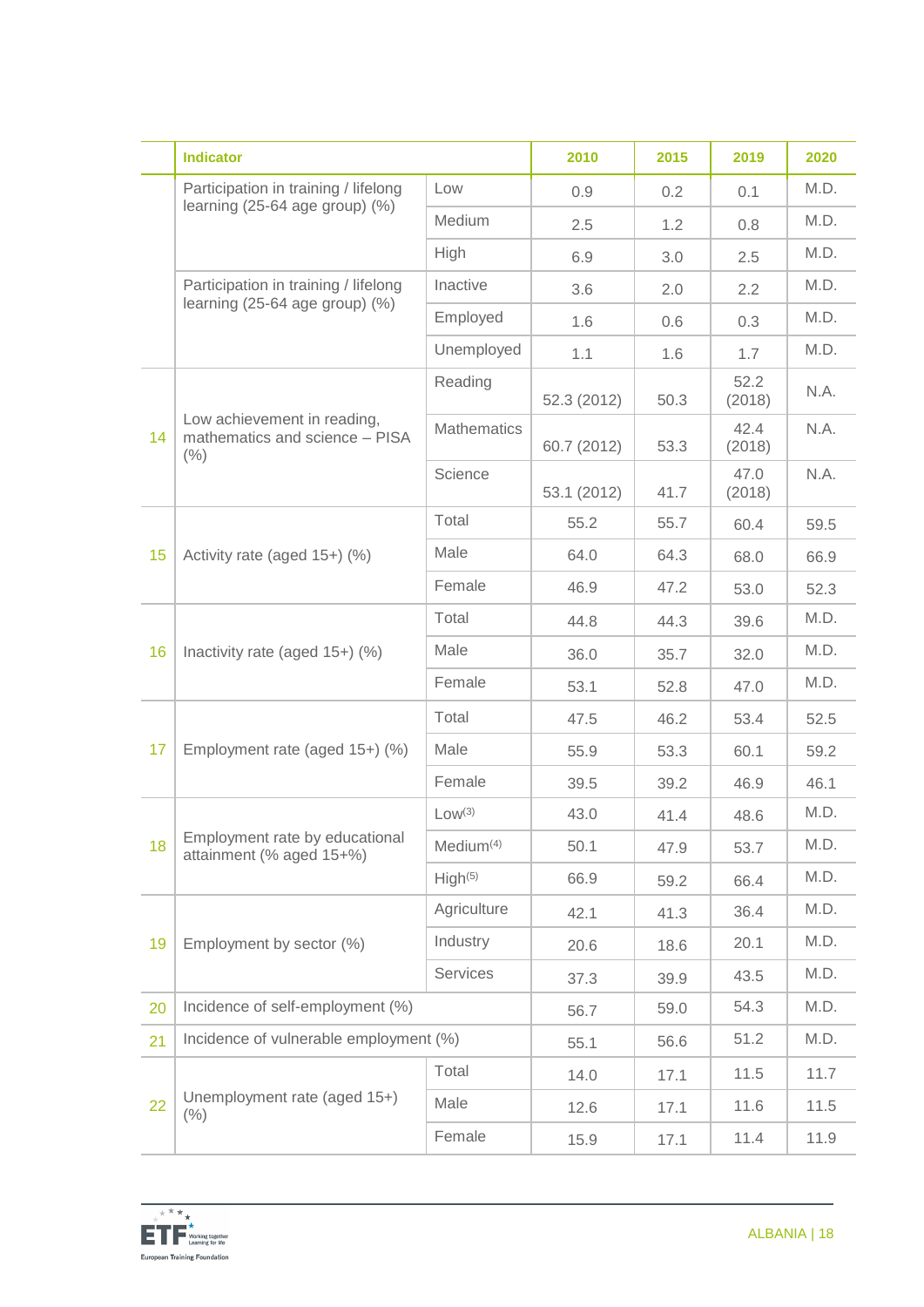|    | <b>Indicator</b>                                                                           |                     | 2010 | 2015 | 2019 | 2020 |
|----|--------------------------------------------------------------------------------------------|---------------------|------|------|------|------|
| 23 | Unemployment rate by<br>educational attainment (aged<br>$(15+)$ (%)                        | Low <sup>(3)</sup>  | 12.9 | 13.4 | 8.7  | M.D. |
|    |                                                                                            | $Median^{(4)}$      | 15.7 | 20.4 | 14.4 | M.D. |
|    |                                                                                            | High <sup>(5)</sup> | 13.7 | 19.4 | 12.3 | M.D. |
| 24 | Long-term unemployment rate (aged $15+$ ) (%)                                              |                     | 10.6 | 11.3 | M.D. | M.D. |
| 25 | Youth unemployment rate (aged<br>$15-24$ $(%$                                              | Total               | 30.5 | 39.8 | 27.2 | M.D. |
|    |                                                                                            | Male                | 29.6 | 39.2 | 27.8 | M.D. |
|    |                                                                                            | Female              | 31.7 | 40.8 | 26.3 | M.D. |
|    |                                                                                            | Total               | 29.3 | 29.6 | 25.5 | 26.6 |
| 26 | Proportion of people aged 15-24<br>not in employment, education or<br>training (NEETs) (%) | Male                | 25.4 | 28.2 | 25.8 | 27.1 |
|    |                                                                                            | Female              | 33.2 | 31.1 | 25.3 | 26.2 |

Last update: September 2021

Sources:

Indicators 8, 9, 12, 13, 15, 16, 17, 18, 19, 20, 21, 22, 23, 24, 25, 26 – INSTAT

Indicators 5, 6, 7, 10, 11 – UNESCO, Institute for Statistics

Indicators 1, 2, 3, 4 – The World Bank, World Development Indicators database Indicators 14 – OECD PISA Database

#### Notes:

(1) Estimation.

(2) Active population aged 15+

(3) Low – ISCED 0-2 (primary and basic general education)

(4) Medium – ISCED 3-4 (general secondary and vocational-technical education)

(5) High – ISCED 5-8 (secondary special and higher education)

#### Legend:

 $C = ETF$  calculations

N.A. = Not applicable

M.D. = Missing data

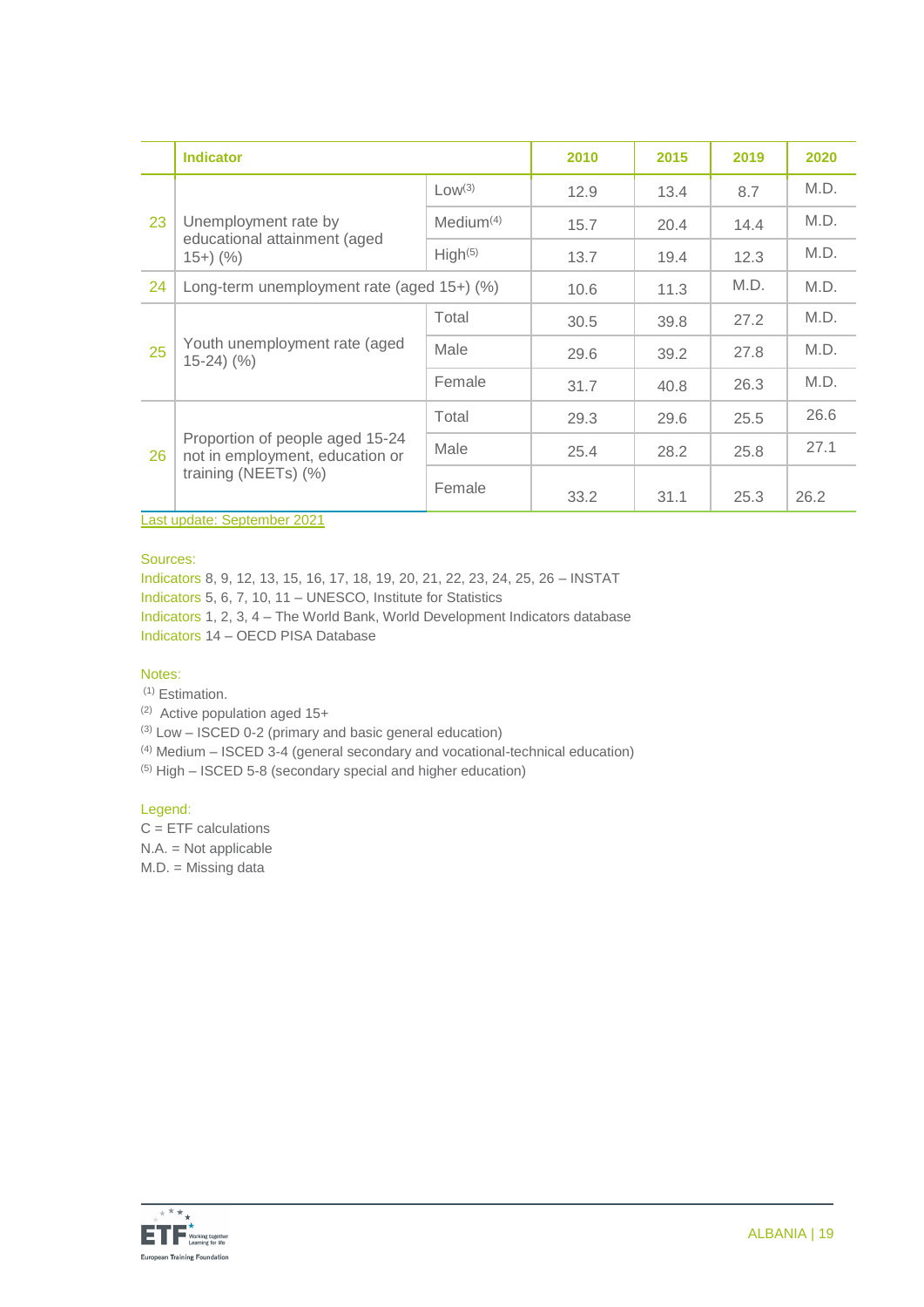# **ANNEX: DEFINITIONS OF INDICATORS**

|                | <b>Description</b>                                                    | <b>Definition</b>                                                                                                                                                                                                                                                                                                                                                                                                                                                                                                                                 |
|----------------|-----------------------------------------------------------------------|---------------------------------------------------------------------------------------------------------------------------------------------------------------------------------------------------------------------------------------------------------------------------------------------------------------------------------------------------------------------------------------------------------------------------------------------------------------------------------------------------------------------------------------------------|
| 1              | Total population ('000)                                               | The total population is estimated as the number of people having their<br>usual residence in a country on 1 January of the respective year.<br>When information on the usually resident population is not available,<br>countries may report legal or registered residents.                                                                                                                                                                                                                                                                       |
| $\overline{2}$ | Relative size of youth population<br>(age group 15-24) (%)            | This is the ratio of the youth population (aged 15-24) to the working-<br>age population, usually aged 15-64 (74)/15+.                                                                                                                                                                                                                                                                                                                                                                                                                            |
| 3              | GDP growth rate (%)                                                   | Annual percentage growth rate of GDP at market prices based on<br>constant local currency. Aggregates are based on constant 2010 U.S.<br>dollars. GDP is the sum of gross value added by all resident<br>producers in the economy plus any product taxes and minus any<br>subsidies not included in the value of the products. It is calculated<br>without making deductions for depreciation of fabricated assets or for<br>depletion and degradation of natural resources.                                                                      |
| 4              | GDP by sector (%)                                                     | The share of value added from Agriculture, Industry and Services.                                                                                                                                                                                                                                                                                                                                                                                                                                                                                 |
|                |                                                                       | Agriculture corresponds to ISIC divisions 1-5 and includes forestry,<br>hunting, and fishing, as well as cultivation of crops and livestock<br>production. Value added is the net output of a sector after adding up<br>all outputs and subtracting intermediate inputs. It is calculated without<br>making deductions for depreciation of fabricated assets or depletion<br>and degradation of natural resources. The origin of value added is<br>determined by the International Standard Industrial Classification<br>(ISIC), revision 3 or 4. |
| 5.             | Public expenditure on education<br>(as % of GDP)                      | Public expenditure on education expressed as a percentage of GDP.                                                                                                                                                                                                                                                                                                                                                                                                                                                                                 |
|                |                                                                       | Generally, the public sector funds education either by directly bearing<br>the current and capital expenses of educational institutions, or by<br>supporting students and their families with scholarships and public<br>loans as well as by transferring public subsidies for educational<br>activities to private firms or non-profit organisations (transfer to private<br>households and enterprises). Both types of transactions together are<br>reported as total public expenditure on education.                                          |
| 6              | Public expenditure on education<br>(as % of total public expenditure) | Public expenditure on education expressed as a percentage of total<br>public expenditure.                                                                                                                                                                                                                                                                                                                                                                                                                                                         |
|                |                                                                       | Generally, the public sector funds education either by directly bearing<br>the current and capital expenses of educational institutions, or by<br>supporting students and their families with scholarships and public<br>loans as well as by transferring public subsidies for educational<br>activities to private firms or non-profit organisations (transfer to private<br>households and enterprises). Both types of transactions together are<br>reported as total public expenditure on education.                                          |
| 7              | Adult literacy (%)                                                    | Adult literacy is the percentage of the population aged 15 years and<br>over who can both read and write a short simple statement on his/her<br>everyday life, and understand it. Generally, 'literacy' also<br>encompasses 'numeracy' - the ability to make simple arithmetic<br>calculations.                                                                                                                                                                                                                                                   |

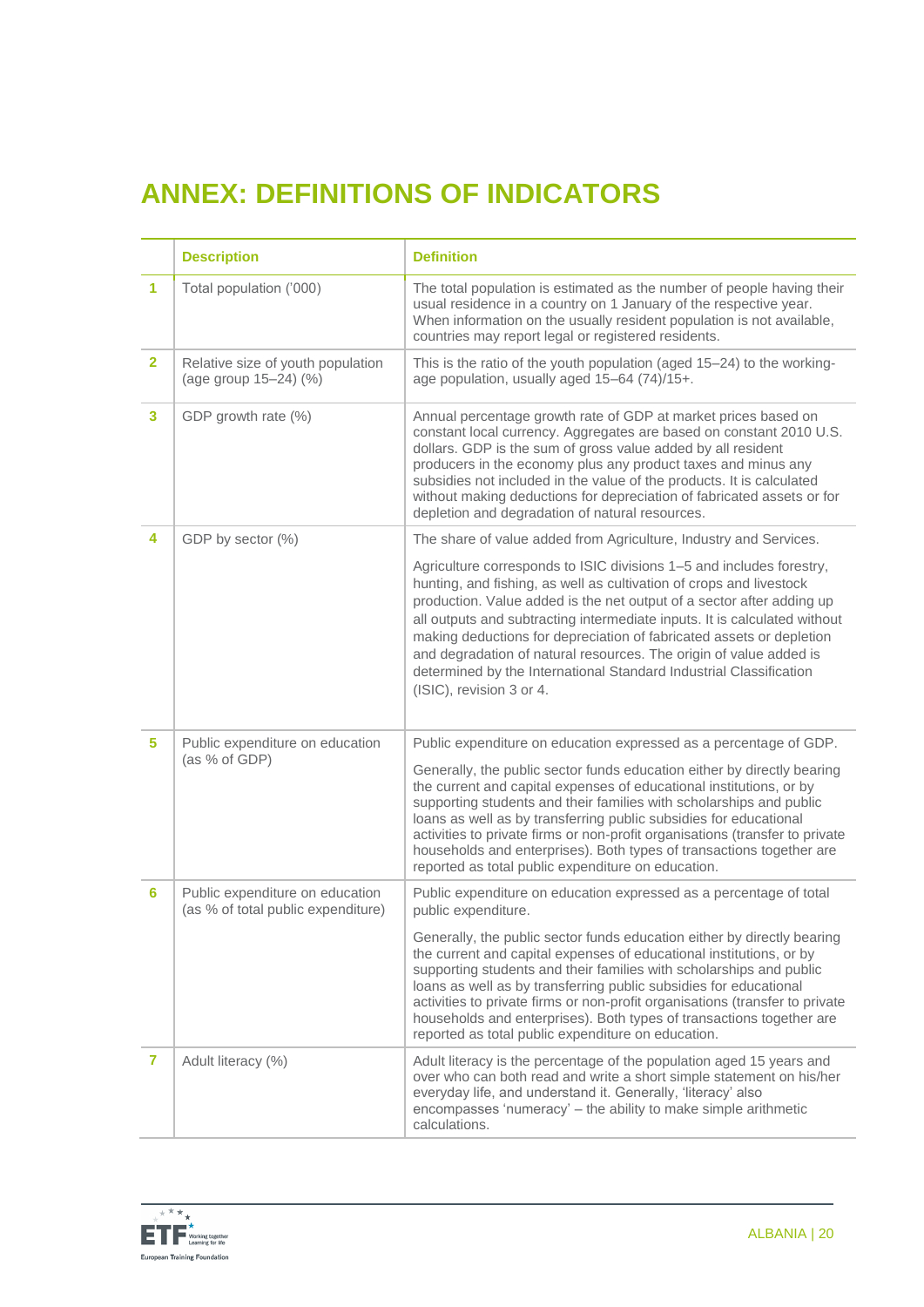|         | <b>Description</b>                                                                 | <b>Definition</b>                                                                                                                                                                                                                                                                                                                                                                                                                                                                                                                                                           |
|---------|------------------------------------------------------------------------------------|-----------------------------------------------------------------------------------------------------------------------------------------------------------------------------------------------------------------------------------------------------------------------------------------------------------------------------------------------------------------------------------------------------------------------------------------------------------------------------------------------------------------------------------------------------------------------------|
| 8       | Educational attainment of adult<br>population (25-64 or aged 15+)<br>(% )          | Educational attainment refers to the highest educational level<br>achieved by individuals expressed as a percentage of all persons in<br>that age group.                                                                                                                                                                                                                                                                                                                                                                                                                    |
|         |                                                                                    | This is usually measured in terms of the highest educational<br>programme successfully completed, which is typically certified by a<br>recognised qualification. Recognised intermediate qualifications are<br>classified at a lower level than the programme itself.                                                                                                                                                                                                                                                                                                       |
| 9       | Early leavers from education and<br>training (age group $18-24$ ) (%)              | Early leavers from education and training are defined as the<br>percentage of the population aged 18-24 with at most lower<br>secondary education who were not in further education or training<br>during the four weeks preceding the survey. Lower secondary<br>education refers to ISCED 1997 levels 0-2 and 3C short (i.e.<br>programmes lasting under two years) for data up to 2013 and to<br>ISCED 2011 levels 0-2 for data from 2014 onwards.                                                                                                                       |
| 10      | Gross enrolment rates in upper<br>secondary education (ISCED level<br>$3)$ (%)     | Number of students enrolled in a given level of education, regardless<br>of age, expressed as a percentage of the official school-age<br>population corresponding to the same level of education.                                                                                                                                                                                                                                                                                                                                                                           |
| 11      | Share of VET students in upper<br>secondary education (ISCED level<br>$3)$ $(\% )$ | Total number of students enrolled in vocational programmes at a<br>given level of education (in this case, upper secondary), expressed as<br>a percentage of the total number of students enrolled in all<br>programmes (vocational and general) at that level.                                                                                                                                                                                                                                                                                                             |
| $12 \,$ | Tertiary education attainment<br>(aged 30-34) (%)                                  | Tertiary attainment is calculated as the percentage of the population<br>aged 30-34 who have successfully completed tertiary studies (e.g.<br>university, higher technical institution). Educational attainment refers<br>to ISCED 1997 level 5-6 up to 2013 and ISCED 2011 level 5-8 from<br>2014 onwards.                                                                                                                                                                                                                                                                 |
| 13      | Participation in training/lifelong<br>learning (age group 25-64) (%)               | Participants in lifelong learning refers to persons aged 25-64 who<br>stated that they received education or training in the four weeks<br>preceding the survey (numerator). The denominator is the total<br>population of the same age group, excluding those who did not<br>answer the question on participation in education and training. The<br>information collected relates to all education or training, whether or<br>not it is relevant to the respondent's current or possible future job. If a<br>different reference period is used, this should be indicated. |
| 14      | Low achievement in reading,<br>maths and science - PISA (%)                        | Low achievers are the 15-year-olds who are failing to reach level 2 on<br>the PISA scale for reading, mathematics and science.                                                                                                                                                                                                                                                                                                                                                                                                                                              |
| 15      | Activity rate (aged 15+) (%)                                                       | The activity rate is calculated by dividing the active population by the<br>population of the same age group. The active population (also called<br>'labour force') is defined as the sum of employed and unemployed<br>people. The inactive population consists of all people who are<br>classified as neither employed nor unemployed.                                                                                                                                                                                                                                    |
| 16      | Inactivity rate (aged 15+) (%)                                                     | The inactivity/out of the labour force rate is calculated by dividing the<br>inactive population by the population of the same age group. The<br>inactive population consists of all people who are classified as neither<br>employed nor unemployed.                                                                                                                                                                                                                                                                                                                       |
| 17      | Employment rate (aged 15+) (%)                                                     | The employment rate is calculated by dividing the number of<br>employed people by the population of the same age group. Employed<br>people are all people who worked at least one hour for pay or profit<br>during the reference period or were temporarily absent from such<br>work. If a different age group is used, this should be indicated.                                                                                                                                                                                                                           |
| 18      | Employment rate by educational<br>attainment (% aged 15+)                          | The employment rate is calculated by dividing the number of<br>employed persons by the population of the same age group.                                                                                                                                                                                                                                                                                                                                                                                                                                                    |

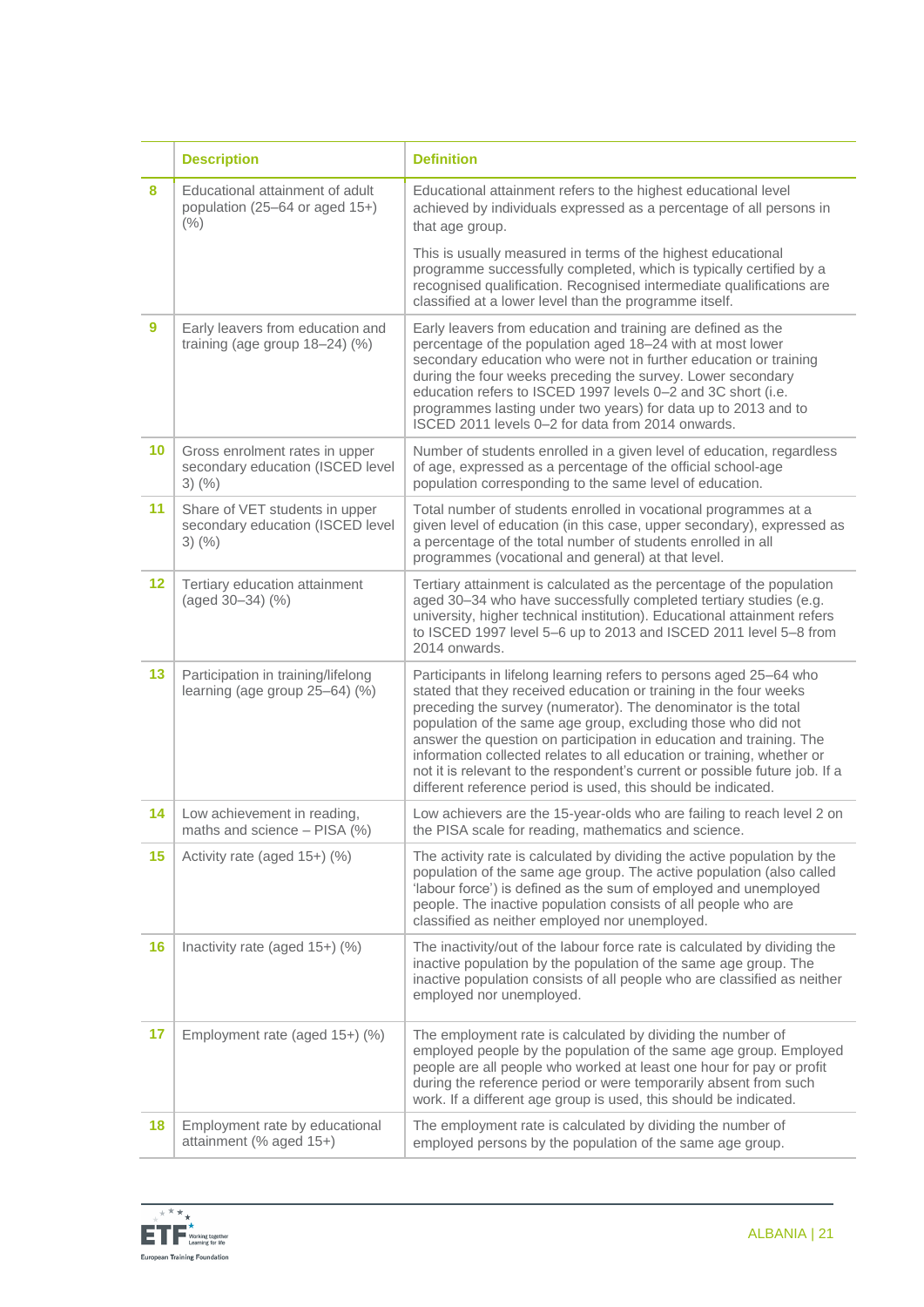|    | <b>Description</b>                                                    | <b>Definition</b>                                                                                                                                                                                                                                                                                                                                                                                                                                                                                                                                                                                                                                                                                                                                                                                                                                                                                                                         |
|----|-----------------------------------------------------------------------|-------------------------------------------------------------------------------------------------------------------------------------------------------------------------------------------------------------------------------------------------------------------------------------------------------------------------------------------------------------------------------------------------------------------------------------------------------------------------------------------------------------------------------------------------------------------------------------------------------------------------------------------------------------------------------------------------------------------------------------------------------------------------------------------------------------------------------------------------------------------------------------------------------------------------------------------|
|    |                                                                       | Employed persons are all persons who worked at least one hour for<br>pay or profit during the reference period or were temporarily absent<br>from such work. If a different age group is used, this should be<br>indicated.                                                                                                                                                                                                                                                                                                                                                                                                                                                                                                                                                                                                                                                                                                               |
|    |                                                                       | Educational levels refer to the highest educational level successfully<br>completed. Three levels are considered: Low (ISCED level 0-2),<br>Medium (ISCED level 3-4) and High (ISCED 1997 level 5-6, and<br>ISCED 2011 level 5-8).                                                                                                                                                                                                                                                                                                                                                                                                                                                                                                                                                                                                                                                                                                        |
| 19 | Employment by sector (%)                                              | This indicator provides information on the relative importance of<br>different economic activities with regard to employment. Data are<br>presented by broad branches of economic activity (i.e.<br>Agriculture/Industry/Services) based on the International Standard<br>Industrial Classification of All Economic Activities (ISIC). In Europe,<br>the NACE classification is consistent with ISIC.                                                                                                                                                                                                                                                                                                                                                                                                                                                                                                                                     |
| 20 | Incidence of self-employment (%)                                      | The incidence of self-employment is expressed by the self-employed<br>(i.e. employers + own-account workers + contributing family workers)<br>as a proportion of the total employed.                                                                                                                                                                                                                                                                                                                                                                                                                                                                                                                                                                                                                                                                                                                                                      |
| 21 | Incidence of vulnerable<br>employment (%)                             | The incidence of vulnerable employment is expressed by the own-<br>account workers and contributing family workers as a proportion of the<br>total employed.                                                                                                                                                                                                                                                                                                                                                                                                                                                                                                                                                                                                                                                                                                                                                                              |
| 22 | Unemployment rate (aged 15+)<br>(% )                                  | The unemployment rate represents unemployed people as a<br>percentage of the labour force. The labour force is the total number of<br>people who are employed or unemployed. Unemployed people<br>comprise those aged 15-64 or 15+ who were without work during the<br>reference week; are currently available for work (were available for<br>paid employment or self-employment before the end of the two weeks<br>following the reference week); are actively seeking work, i.e. had<br>taken specific steps in the four-week period ending with the reference<br>week to seek paid employment or self-employment, or had found a<br>job to start later (within a period of, at most, three months).                                                                                                                                                                                                                                   |
| 23 | Unemployment rate by<br>educational attainment (aged 15+)<br>(% )     | The unemployment rate represents unemployed people as a<br>percentage of the labour force. The labour force is the total number of<br>people who are employed or unemployed. Unemployed people<br>comprise those aged 15-64 or 15+ who were without work during the<br>reference week; are currently available for work (were available for<br>paid employment or self-employment before the end of the two weeks<br>following the reference week); are actively seeking work (had taken<br>specific steps in the four-week period ending with the reference week<br>to seek paid employment or self-employment, or had found a job to<br>start later (within a period of, at most, three months)). Educational<br>levels refer to the highest educational level successfully completed.<br>Three levels are considered: Low (ISCED level 0-2), Medium (ISCED<br>level 3-4) and High (ISCED 1997 level 5-6, and ISCED 2011 level 5-<br>8) |
| 24 | Long-term unemployment rate<br>(aged 15+) (%)                         | The long-term unemployment rate is the share of people in the total<br>active population who have been unemployed for 12 months or more,<br>expressed as a percentage. The duration of unemployment is defined<br>as the duration of a search for a job or as the period of time since the<br>last job was held (if this period is shorter than the duration of the<br>search for a job).                                                                                                                                                                                                                                                                                                                                                                                                                                                                                                                                                 |
| 25 | Youth unemployment rate (aged<br>$15 - 24$ $\left(\frac{9}{6}\right)$ | The youth unemployment ratio is calculated by dividing the number of<br>unemployed people aged 15–24 by the total population of the same<br>age group.                                                                                                                                                                                                                                                                                                                                                                                                                                                                                                                                                                                                                                                                                                                                                                                    |

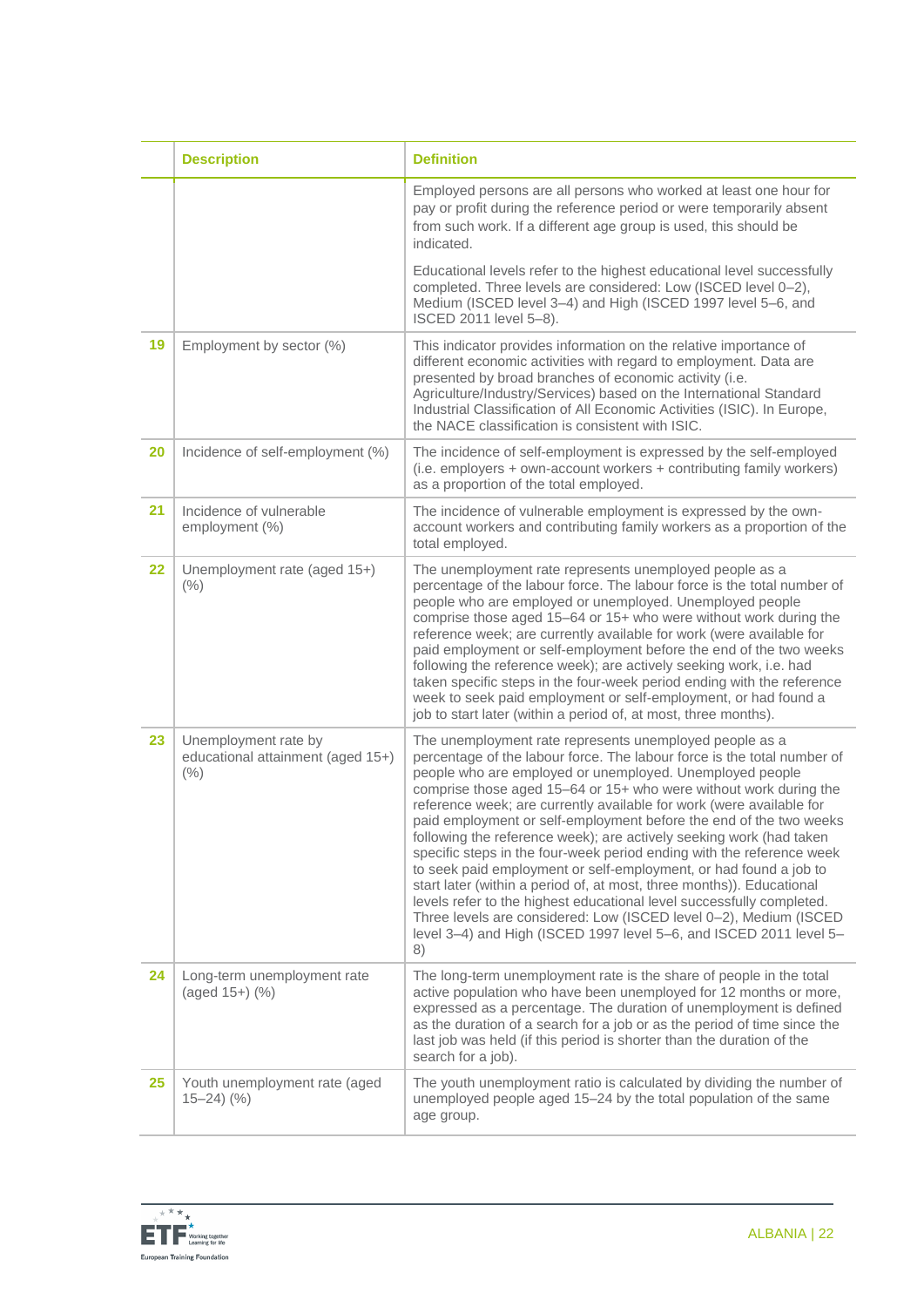|    | <b>Description</b>                                                                         | <b>Definition</b>                                                                                                                                                                                                                                                                                                                                                                                                                                                                                                                |
|----|--------------------------------------------------------------------------------------------|----------------------------------------------------------------------------------------------------------------------------------------------------------------------------------------------------------------------------------------------------------------------------------------------------------------------------------------------------------------------------------------------------------------------------------------------------------------------------------------------------------------------------------|
| 26 | Proportion of people aged 15-24<br>not in employment, education or<br>training (NEETs) (%) | The indicator provides information on young people aged 15–24 who<br>meet the following two conditions: first, they are not employed (i.e.<br>unemployed or inactive according to the ILO definition); and second,<br>they have not received any education or training in the four weeks<br>preceding the survey. Data are expressed as a percentage of the total<br>population of the same age group and gender, excluding the<br>respondents who have not answered the question on participation in<br>education and training. |

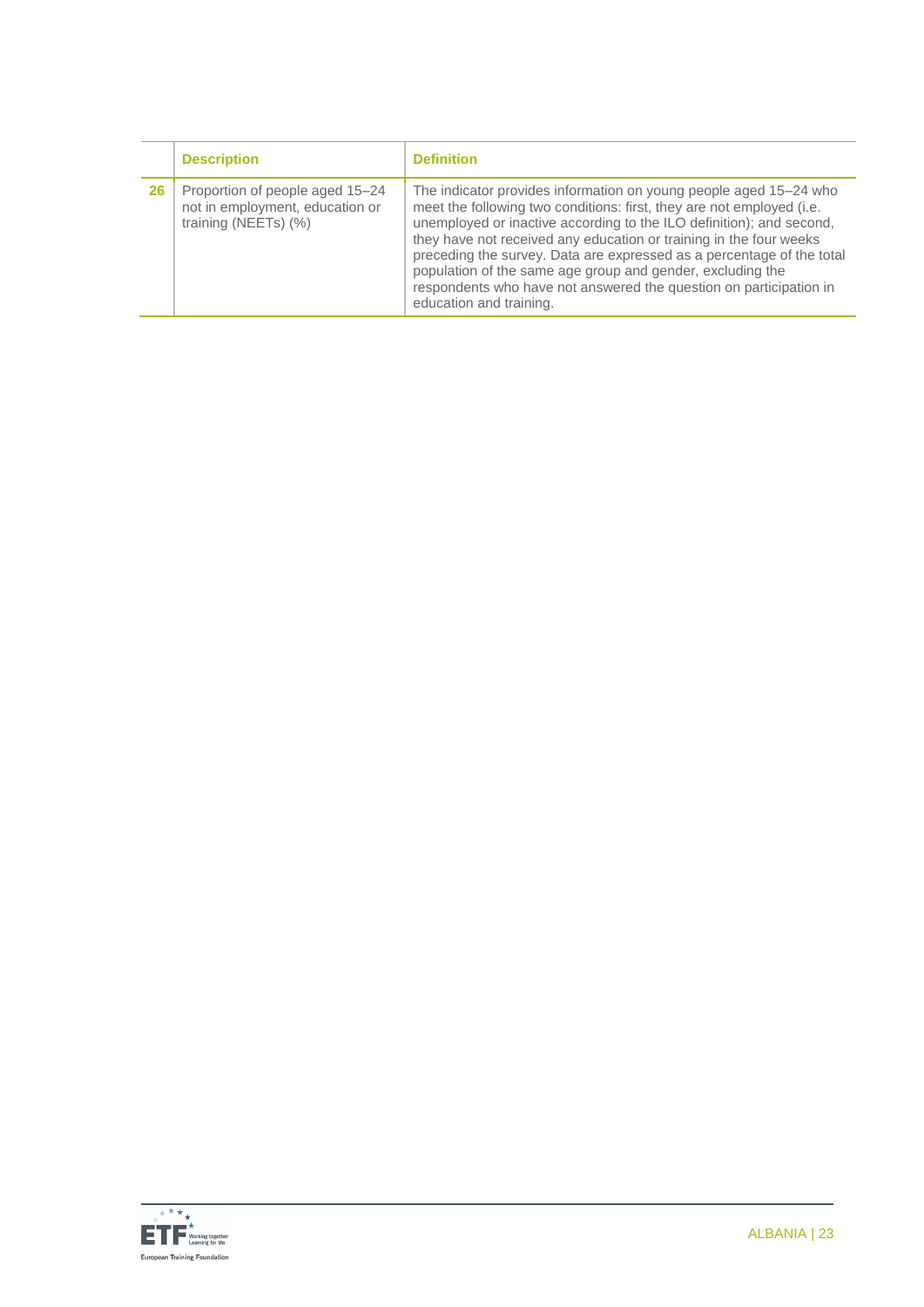# **REFERENCES**

Betti, G., Bici, R., Neri, L., Sohnesen, T.P. and Thomo, L., 2018. Local poverty and inequality in Albania. Eastern European Economics, 56(3), pp. 223-245.

ETF 2021 – EU enlargement and neighbouring regions: youth not in employment, education and training (NEETs) – available online at: [https://www.etf.europa.eu/en/news-and-events/news/eu](https://www.etf.europa.eu/en/news-and-events/news/eu-enlargement-and-neighbouring-regions-youth-not-employment-education-and)[enlargement-and-neighbouring-regions-youth-not-employment-education-and](https://www.etf.europa.eu/en/news-and-events/news/eu-enlargement-and-neighbouring-regions-youth-not-employment-education-and)

European Commission 2019 – Digital education at school in Europe - DOI10.2797/763 – available online at: [https://op.europa.eu/en/publication-detail/-/publication/d7834ad0-ddac-11e9-9c4e-](https://op.europa.eu/en/publication-detail/-/publication/d7834ad0-ddac-11e9-9c4e-01aa75ed71a1/language-en/format-PDF/source-105790537)[01aa75ed71a1/language-en/format-PDF/source-105790537](https://op.europa.eu/en/publication-detail/-/publication/d7834ad0-ddac-11e9-9c4e-01aa75ed71a1/language-en/format-PDF/source-105790537)

Eurostat 2019 – People at risk of poverty or social exclusion by age and sex – new definition [ILC\_PEPS01N], available online at: https://ec.europa.eu/eurostat/databrowser/bookmark/4dfdc7c4- 9543-45fc-82b3-08ae1f29973e?lang=en

Eurostat 2021 – Basic figures on enlargement countries FACTSHEETS 2021 edition – available online at: https://ec.europa.eu/eurostat/documents/4031688/12749261/KS-08-21-097-EN-N.pdf/5d39c0eb-7f28-7128-0eaa-541af1fc67e4?t=1620368086198

Eurostat 2021 – individual level of digital skills – Available at: <https://appsso.eurostat.ec.europa.eu/nui/submitViewTableAction.do>

HDR 2020 – Human Development Report 2020 The Next Frontier: Human Development and the Anthropocene Briefing note for countries on the 2020 Human Development Report Albania. Available at: [http://hdr.undp.org/sites/all/themes/hdr\\_theme/country-notes/ALB.pdf](http://hdr.undp.org/sites/all/themes/hdr_theme/country-notes/ALB.pdf)

ILO 2019 – Show me the numbers: collecting and sharing data for safer work in Albania, Interview with Mr Arben Seferaj, General Director of State Labour and Social Issues Inspectorate, Albania. Available online at: https://www.ilo.org/budapest/whats-new/WCMS\_729445/lang--en/index.htm

ILO 2021 – About the ILO in Albania, Informality and high youth inactivity persist available online at: https://www.ilo.org/budapest/countries-covered/albania/WCMS\_461305/lang--en/index.htm

IMF (2021) PRESS RELEASE NO. 21/172 (2021), available at [https://www.imf.org/en/News/Articles/2021/06/11/pr21172-albania-imf-staff-concludes-a-remote-staff](https://www.imf.org/en/News/Articles/2021/06/11/pr21172-albania-imf-staff-concludes-a-remote-staff-visit)[visit](https://www.imf.org/en/News/Articles/2021/06/11/pr21172-albania-imf-staff-concludes-a-remote-staff-visit)

INTPA 2021 – population, available online at [http://www.instat.gov.al/en/themes/demography-and](http://www.instat.gov.al/en/themes/demography-and-social-indicators/population/)[social-indicators/population/](http://www.instat.gov.al/en/themes/demography-and-social-indicators/population/)

Maghnouj, S. et al. (2020), OECD Reviews of Evaluation and Assessment in Education: Albania, OECD Reviews of Evaluation and Assessment in Education, OECD Publishing, Paris, <https://doi.org/10.1787/d267dc93-en>

MoESY (2017), Braktisja Shkollore dhe Politikat e Mas-it për Reduktimin e Saj [Educational Policies for Dropout Reduction], Ministry of Education, Sports and Youth, Tirana.

MoFE 2021 – National Employment and Skills Strategy 2019 – 2022 Annual Progress Report 2020 – available online at: [https://financa.gov.al/wp-content/uploads/2021/06/NESS-Annual-Progress-Report-](https://financa.gov.al/wp-content/uploads/2021/06/NESS-Annual-Progress-Report-2020.pdf)[2020.pdf](https://financa.gov.al/wp-content/uploads/2021/06/NESS-Annual-Progress-Report-2020.pdf)

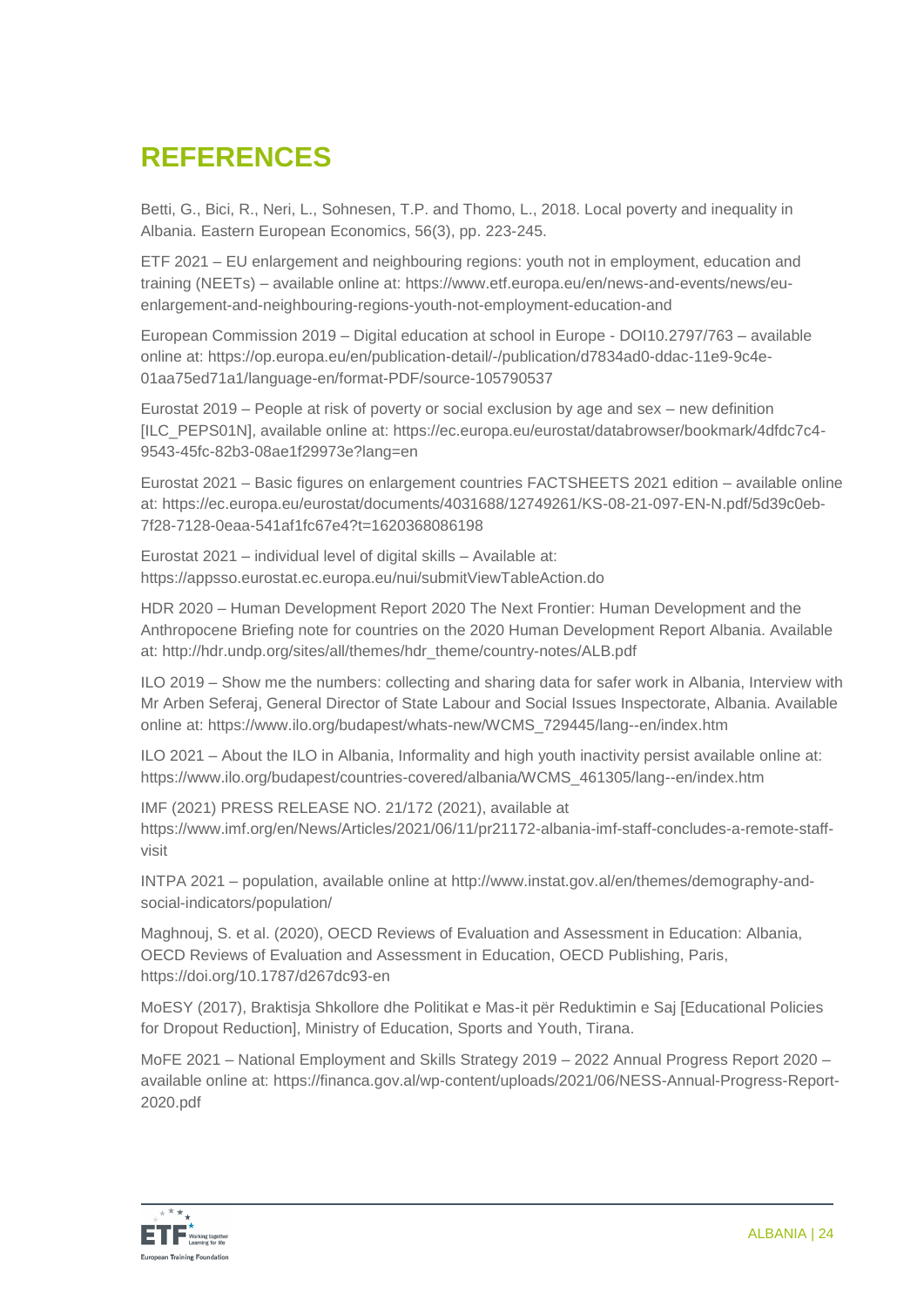NESS 2019 – National Employment and Skill Strategy 2019 2022 – Ministry of Finance and Economy – available online at: https://www.financa.gov.al/wp-content/uploads/2020/10/Publikim\_EN\_Strategjia-Komb%C3%ABtare-p%C3%ABr-Pun%C3%ABsim-dhe-Aft%C3%ABsi-2019-2022.pdf

OECD (2020), Education in the Western Balkans: Findings from PISA, PISA, OECD Publishing, Paris, <https://doi.org/10.1787/764847ff-en>

OECD 2018 – COMPETITIVENESS IN SOUTH EAST EUROPE: A POLICY OUTLOOK – available at: [https://www.oecd-ilibrary.org/docserver/9789264298576-15-](https://www.oecd-ilibrary.org/docserver/9789264298576-15-en.pdf?expires=1629896579&id=id&accname=guest&checksum=CC36432914B8F9FCA9B6EE83A271CAEE)

[en.pdf?expires=1629896579&id=id&accname=guest&checksum=CC36432914B8F9FCA9B6EE83A27](https://www.oecd-ilibrary.org/docserver/9789264298576-15-en.pdf?expires=1629896579&id=id&accname=guest&checksum=CC36432914B8F9FCA9B6EE83A271CAEE) [1CAEE](https://www.oecd-ilibrary.org/docserver/9789264298576-15-en.pdf?expires=1629896579&id=id&accname=guest&checksum=CC36432914B8F9FCA9B6EE83A271CAEE)

OECD 2021 – Coronavirus response, available online at: [https://www.oecd.org/coronavirus/policy](https://www.oecd.org/coronavirus/policy-responses/what-have-countries-done-to-support-young-people-in-the-covid-19-crisis-ac9f056c/#abstract-d1e26)[responses/what-have-countries-done-to-support-young-people-in-the-covid-19-crisis](https://www.oecd.org/coronavirus/policy-responses/what-have-countries-done-to-support-young-people-in-the-covid-19-crisis-ac9f056c/#abstract-d1e26)[ac9f056c/#abstract-d1e26](https://www.oecd.org/coronavirus/policy-responses/what-have-countries-done-to-support-young-people-in-the-covid-19-crisis-ac9f056c/#abstract-d1e26)

RCC 2021 – BALKAN BAROMETER 2021 INFOGRAPHICS POCKET EDITION – available online at : <https://www.rcc.int/pubs/123/balkan-barometer-2021--infographics>

UNWA 2020 – UN Women Albania – The Impact of COVID-19 on Women's and Men's Lives and Livelihoods in Albania, 2020, available at:

<https://albania.unwomen.org/en/digitallibrary/publications/2020/12/the-impact-of-covid-19>

Williams, Colin. (2020). COVID-19 and undeclared work in the Western Balkans: Impacts, challenges and policy responses. 10.13140/RG.2.2.13904.74242.

World Bank 2021 – World Bank staff estimates based on IMF balance of payments data, and World Bank and OECD GDP estimates – available online at: <https://data.worldbank.org/indicator/BX.TRF.PWKR.DT.GD.ZS?locations=AL>

World Vision Albania & Kosovo – 2020 – HOW A GLOBAL PANDEMIC IS CHANGING THE LIVES OF CHILDREN IN ALBANIA & KOSOVO A Mixed Method Study, available online at: <https://www.wvi.org/sites/default/files/2020-11/Country%20report-WA%26K%2019.11.2020.pdf>